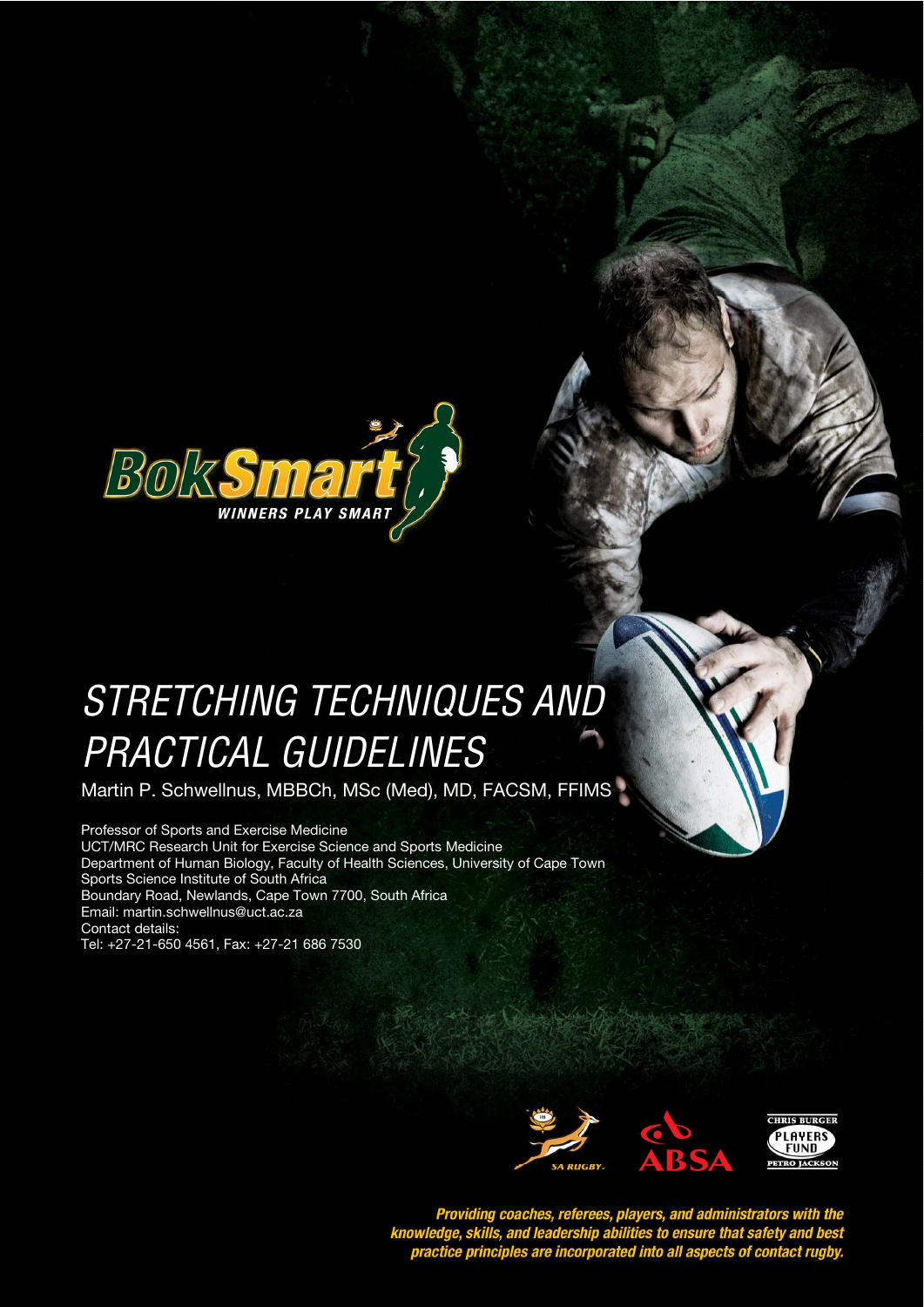#### **INTRODUCTION**

Musculoskeletal injuries form a large proportion of the injuries reported in rugby players (10;11;18;21;44;65). It is also well established that the lower limb area (in particular the knee, thigh and ankle) is where the most injuries in rugby union occur <sup>(11)</sup>. More specifically, muscle injuries, in particular the hamstring, calf, quadriceps and groin muscles, are the most common injuries sustained during matches by rugby players (11). It is also well documented that there are many potential causes for muscle injuries and these include both extrinsic and intrinsic risk factors. Potential intrinsic risk factors for muscle injury include a previous injury, muscle strength imbalances, muscle fatigue, biomechanical abnormalities, and musculoskeletal inflexibility (12;62;104). A decrease in musculoskeletal flexibility has been associated with both the aetiology of these injuries (93;98;99), as well as a consequence of these injuries (59;81;91). Furthermore, it has been documented that flexibility training (stretching), using a variety of techniques, can effectively increase musculotendinous unit (MTU) range of motion in human subjects <sup>(22,37,39,57,78)</sup>.

There are established clinical guidelines and norms for evaluating musculotendinous unit flexibility for most joints or groups of joints (16;46;53). Clinical range of motion (ROM) testing of joints can identify ROM values that exceed the normal (hypermobility), or are less than the normal (hypomobility or inflexibility). In this review, hypermobility will not be discussed in detail. However, it should be noted that the causes of hypermobility are largely genetic, but there are also instances where hypermobility is associated with certain athletic activities, such as gymnastics or ballet dancing (31). Furthermore, larger ranges of motion are present in females when compared with males, and in younger individuals when compared with older individuals (59). Other causes for hypermobility are an increased musculotendinous unit temperature (94) and, in some instances, following injury or surgery, significant lengthening of soft tissue structures can also result in abnormally increased joint range of motion.

The use of flexibility training (regular stretching) as a means of treating hypomobility is widely advocated, and 1) is an important component in the design of a rehabilitation program following injury or surgery, 2) can possibly alter the risk of injuries  $^{(6;22;95;96;101;102)}$ , or 3) may alter (improve or reduce) sports performance. A number of health professionals, including those involved in rugby, are therefore involved in the prescription of flexibility training in the primary and secondary prevention of injuries and to ensure optimum performance in rugby players. These professionals include sports physicians, orthopaedic surgeons, physiotherapists, biokineticists, other rehabilitation workers, physical educators, athletic trainers, coaches and players.

This review article will therefore focus on the role of flexibility training in rugby, with particular reference to 1) the prevention and treatment of injuries, and 2) possible beneficial or negative effects that flexibility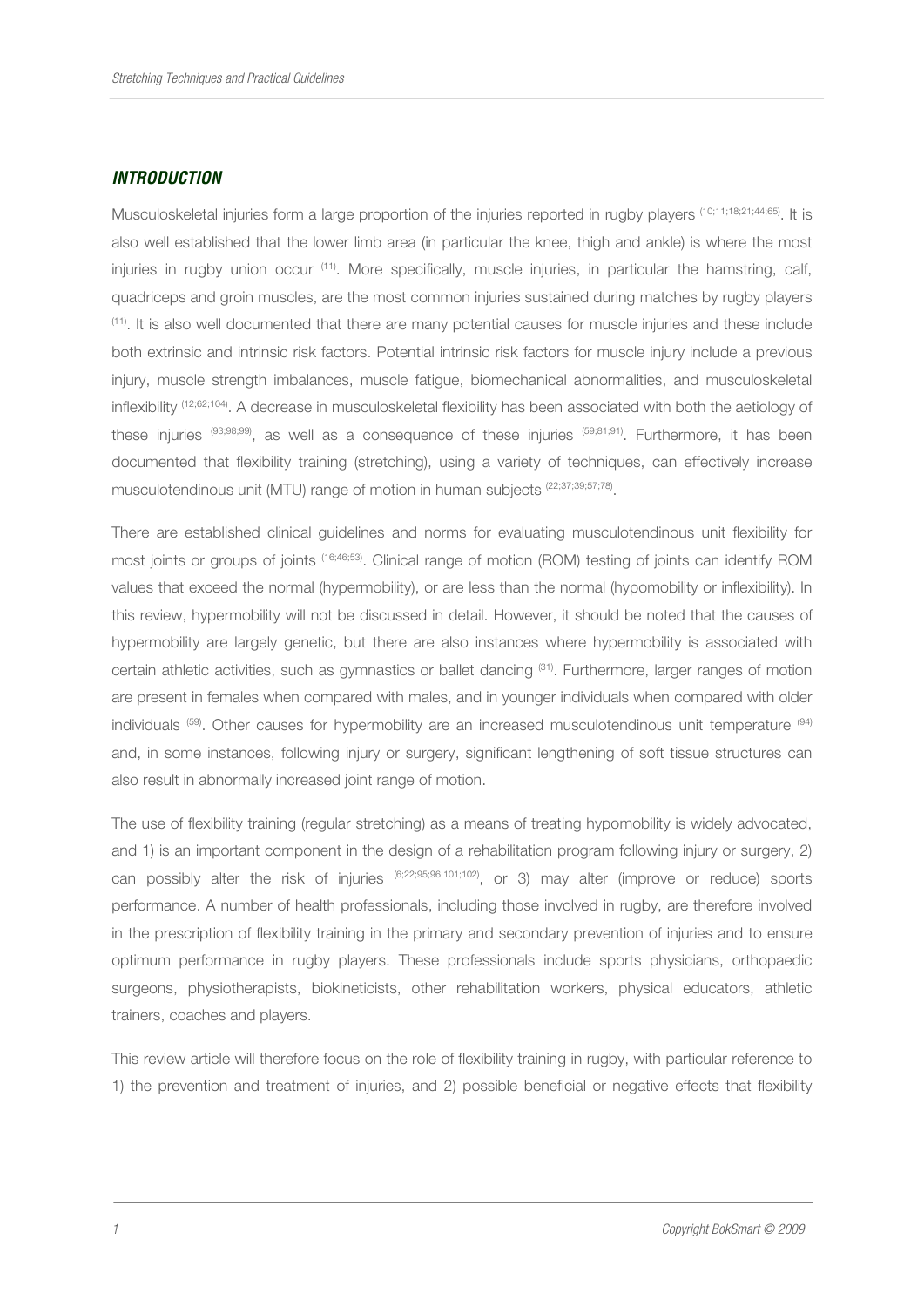training may have on rugby performance. Practical guidelines on flexibility training and the timing of stretching sessions in the preparation of rugby players will also be provided.

#### **TERMINOLOGY AND DEFINITIONS**

The literature uses a variety of terms when stretching, flexibility or flexibility training is discussed. It is therefore necessary to define these terms, in order to clarify what will be referred to in the remainder of this review. A summary of the terminology and definitions used is depicted in Table 1.

For the purposes of this review, the following terminology is particularly important. The terms "musculotendinous unit length", "joint range of motion" and "musculotendinous unit flexibility" are often used interchangeably. Flexibility will be defined as the range of motion (ROM) available in a joint, or in a group of joints, that is influenced by muscles, tendons and bones <sup>(2)</sup>. A flexibility training session will be defined as a training session (usually lasting a few minutes) that incorporates stretching techniques that are designed to increase the range of motion of a joint or group of joints. Flexibility training will be defined as a training program that incorporates regular flexibility training sessions over a period (usually weeks) and that are aimed at increasing the range of motion of specific joints or groups of joints (also known as a stretching training program).

#### **THE PHYSIOLOGY OF FLEXIBILITY TRAINING**

A detailed discussion of the physiology of flexibility training is beyond the scope of this review. Furthermore, the detailed short- and long-term neural effects of flexibility training have recently been reviewed (32). However, the scientific basis of applying a force to soft tissues, and the effects this has on the properties of the tissue, will be briefly discussed.

Flexibility training incorporates a number of possible stretching techniques. However, the main feature of these techniques is that a force is applied to a tissue, such as a musculotendinous unit, which then elongates the tissue. The physiological effects that flexibility training has on the musculotendinous unit include neural effects (6;89), plastic (viscous) effects (69;76), and elastic effects (76;79). The physiology of each of these effects is discussed briefly.

#### **Neural effects of flexibility training**

There are three reflexes that primarily control the neural effects of flexibility training. These are the stretch reflex, inverse stretch reflex, and perception and control of pain by the Pacinian corpuscles. When a force is applied to the musculotendinous unit, the first reflex evoked is the stretch reflex. The origin of this reflex is situated in the intrafusal and extrafusal fibres of the muscle spindle (6;25;89). The stretch reflex serves as a protective measure by causing a reflex contraction of the muscle to prevent overstretching of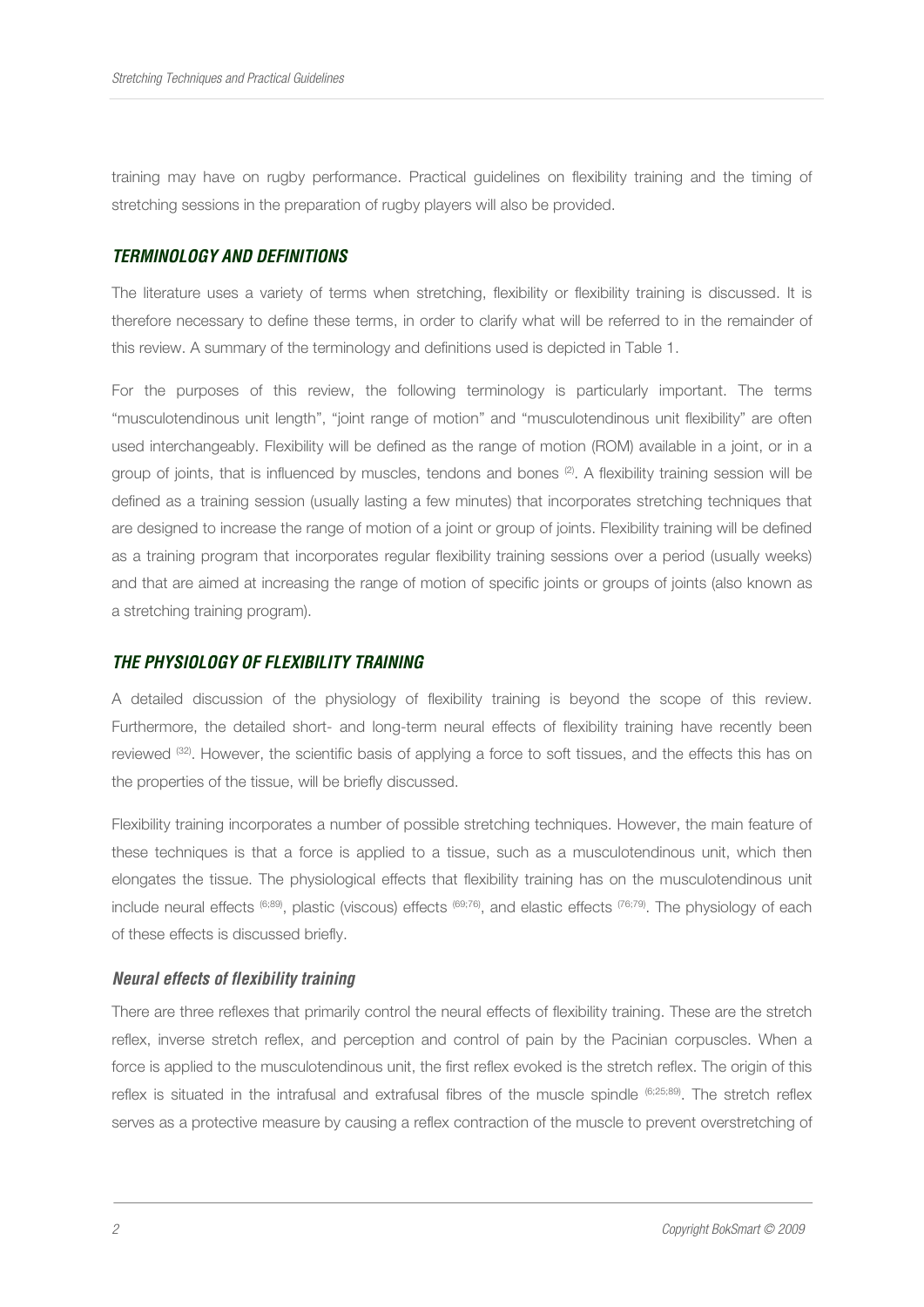the musculotendinous unit. The magnitude and rate of contraction elicited by the stretch reflex in a musculotendinous unit, are proportional to the magnitude and rate of the stretch which is applied to that musculotendinous unit (6;55). Both static and ballistic stretching techniques evoke a response in the stretch reflex when the end point of ROM is reached (6). One method of observing the stretch reflex is through electromyography (EMG) or measurement of electrical activity in the muscle (19;58). In this method, the stretch reflex causes a spiking of the neural activity, which is reflected by measuring EMG activity.

The inverse stretch reflex applies both to prolonged contraction and sustained stretching of the musculotendinous unit <sup>(2;6)</sup>. This reflex is responsible for preventing prolonged, increased strain of the musculotendinous unit, caused either by powerful active contraction, or by overstretching of the musculotendinous unit (2;6;25). The origin of the inverse stretch reflex is located in the Golgi tendon organ (GTO), which is comprised of receptors situated in the musculotendinous junction of the musculotendinous unit. The GTO causes a dampening effect on the motor-neuronal discharges, thereby causing relaxation of the musculotendinous unit by resetting its resting length (6;89). This usually occurs 6 to 20 seconds after the start of the stretch.

The third reflex of the musculotendinous unit originates in the Pacinian corpuscles, which are located throughout the musculotendinous unit. The Pacinian corpuscles serve as pressure sensors, and assist with the regulation of pain tolerance in the musculotendinous unit <sup>(6;89)</sup>.

The three reflexes together are responsible for the neural effects that regulate musculotendinous unit flexibility, and are active during the application of stretching techniques at the time of flexibility training. The normal sequence of activation during a vigorous stretching technique would therefore be stretch reflex activation, causing reflex contraction of the musculotendinous unit, and Pacinian corpuscle activation, leading to a perception of pain. This would be followed in a prolonged stretch by GTO inhibitory effects and Pacinian corpuscle modification. The latter two reflexes will allow relaxation in musculotendinous unit tension and decreased pain perception <sup>(6;89)</sup>.

It has also been suggested that prolonged exposure to significantly large and unusual afferent inputs can cause long-term changes in levels of neuronal excitability and thereby, indirectly, in levels of flexibility as well (89). Therefore, musculotendinous units that are exposed to repetitive stretching demonstrate increased tolerance to the manoeuvre, resulting in an apparent increased ROM.

#### **Plastic and elastic effects of flexibility training**

Plastic deformation within the musculotendinous unit has largely been ascribed to changes that occur in the non-contractile elements within the musculotendinous unit  $(14,69,89)$ . The non-contractile elements (ligaments, tendons, capsules, aponeuroses and fascial sheaths) are predominantly comprised of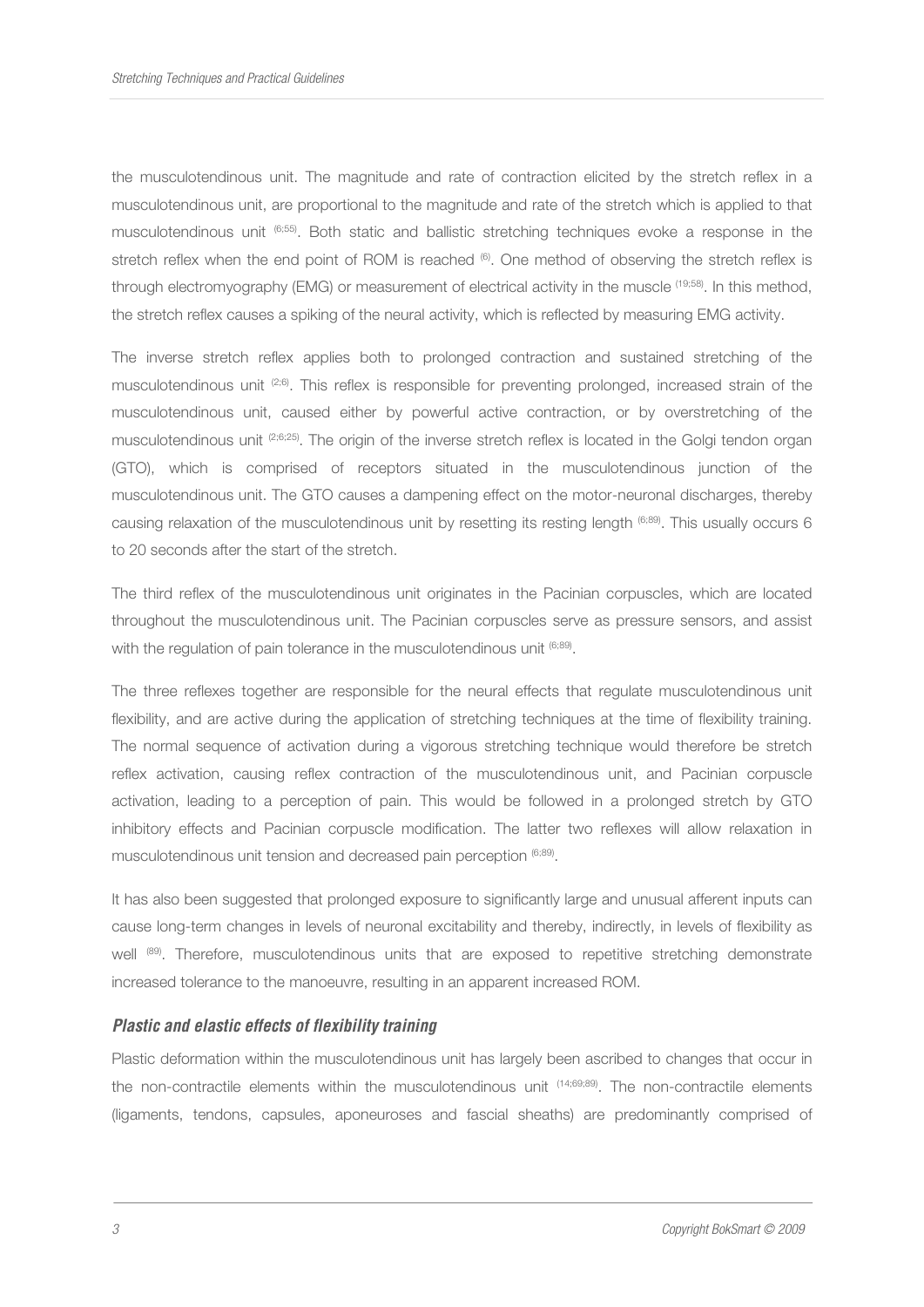connective tissue. Connective tissue is made up of collagen fibres, which vary in spatial arrangements and are of varying densities and strengths (69). The non-contractile element of the muscle tissue is also comprised of a connective tissue framework, which is responsible for its resistance to stretch <sup>(69)</sup>. Scar tissue and adhesions are also comprised of connective tissue (69). Prolonged flexibility training results in plastic elongation of the connective tissue (69;76). The mechanisms of both increased plastic and elastic deformation have already been defined (Table 1).

# **FLEXIBILITY TRAINING TECHNIQUES**

Several flexibility training (stretching) techniques have been developed to increase flexibility of joints. These include proprioceptive neuromuscular facilitation (PNF), ballistic stretching, static stretching and, more recently, other stretching techniques that incorporate the use of vibration  $(47;68;83)$  or imagery (85) and "awareness" <sup>(77)</sup>. Combinations of these techniques have also been advocated. All these techniques rely on the neural, plastic and elastic effects of deformation for their effectiveness.

#### **Proprioceptive Neuromuscular Facilitation (PNF)**

PNF is based on the theory that maximal contraction of the musculotendinous unit results in maximum relaxation, after active contraction, of that musculotendinous unit (2;61;67;88). The PNF stretches that are used in sports have been adapted from neurological physical therapy treatments. The two techniques that are commonly used are Contract-Relax (CR) and Contract-Relax-Agonist-Contract (CRAC).

#### Contract Relax (CR)

In CR, a therapist stretches a limb to the point where limitation of ROM is felt. The therapist then holds this stretched position while the patient actively contracts the musculotendinous unit against the resistance of the therapist (Figure 1).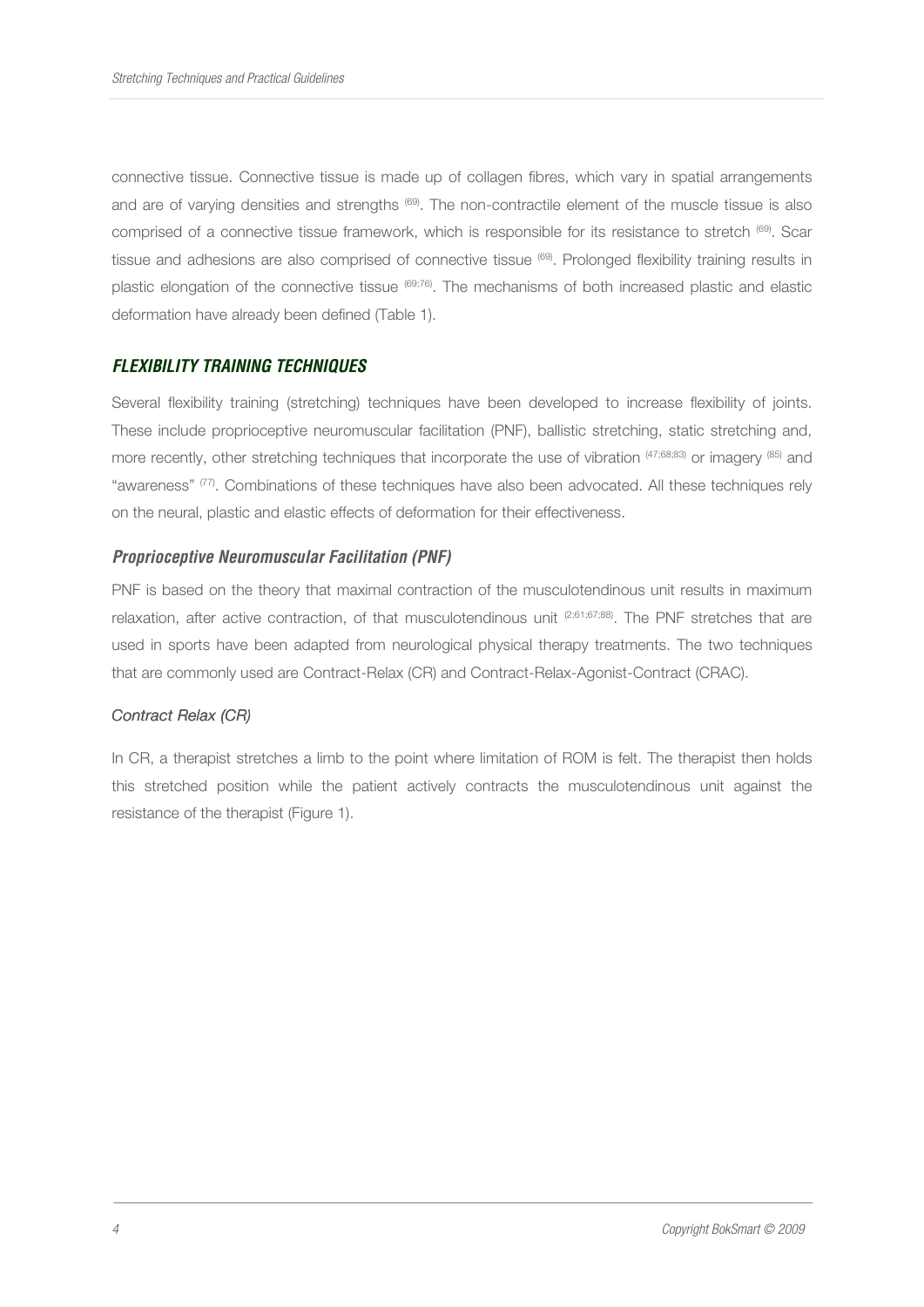

# Figure 1: A typical position for performing an assisted proprioceptive neuromuscular facilitation (PNF) stretch technique

The muscle is then relaxed and moved passively to the new lengthened position, until a stretch is felt in the new position (34;88). A rotational component, which entails a movement in the horizontal plane, may be added to the resistance, which is in the sagittal or longitudinal plane <sup>(34;88)</sup>. Modifications to this method include contraction of the musculotendinous unit before stretching, and contracting as described above (4;6;79). The rationale behind the CR method is that increased stress through contraction of the musculotendinous unit will result in autogenic inhibition in the musculotendinous unit. The GTO activity will decrease tension and cause relaxation by resetting the musculotendinous unit length. This will facilitate the passive stretch procedure applied by the clinician.

#### Contract-Relax-Agonist-Contract (CRAC)

In CRAC, the musculotendinous unit is stretched as described above in the CR procedure. In addition to this, the opposing musculotendinous unit (antagonist) of the musculotendinous unit being stretched (agonist) is contracted isometrically while the stretch is applied. The stretch procedure applied by the clinician is then aided by contraction of the opposing musculotendinous unit (antagonist). This results in reciprocal inhibition of the musculotendinous unit being stretched, in order to reduce its tension (88).

It is well established that PNF stretching techniques are effective in increasing musculotendinous unit ROM (17;25;42;61;67;78;90). However, if PNF is to be performed effectively, it requires expertise in all the stretching techniques, as well as an experienced clinician. These techniques therefore, although effective, are seldom prescribed to, or administered by, individual players <sup>(4)</sup>.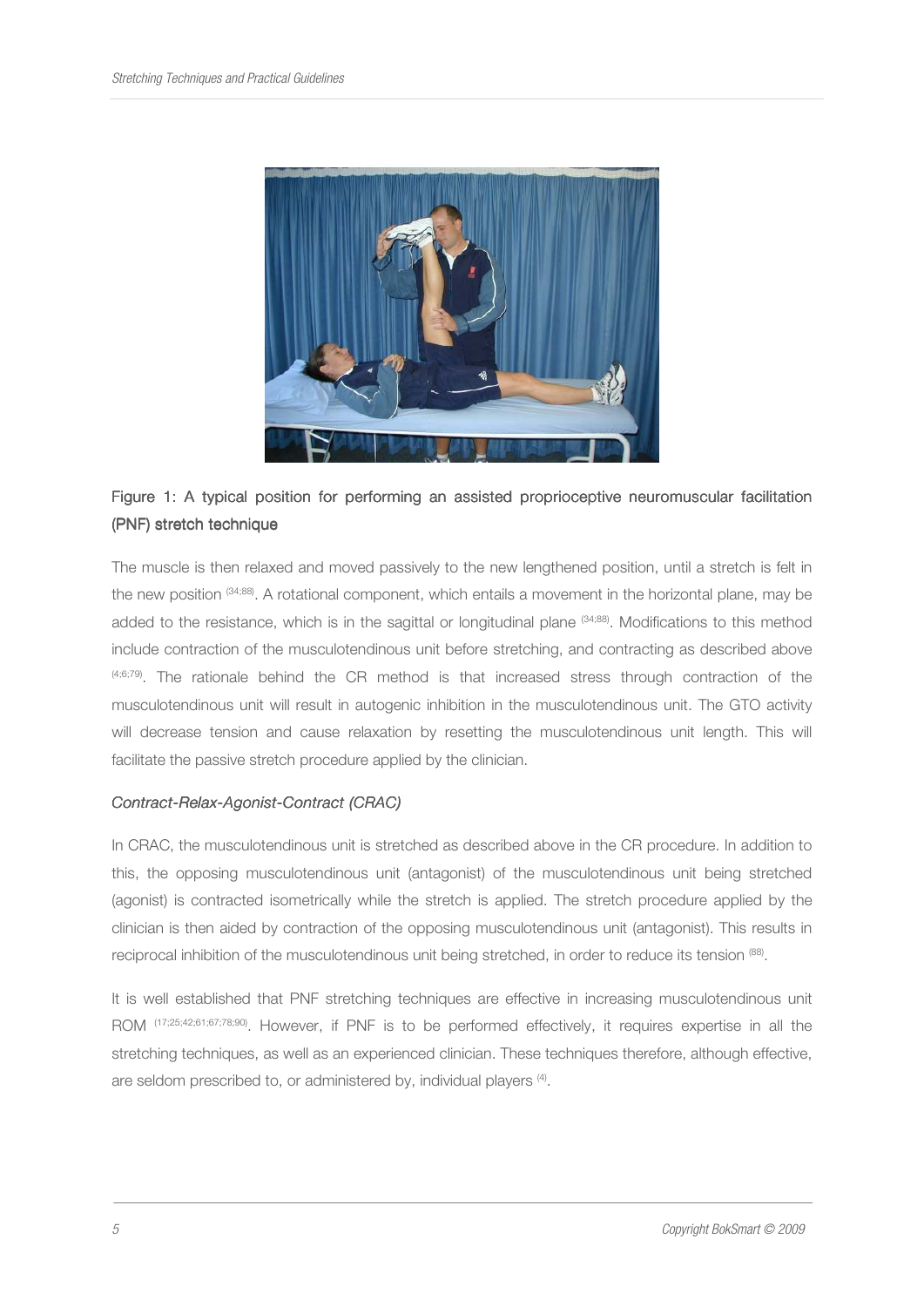# **Dynamic (ballistic) stretching**

During dynamic stretching, the limb is moved (usually rapidly) to the end of its ROM where the stretch sensation is felt, either passively by the clinician or actively by the subjects themselves. Once this stretched position is achieved, repetitive bouncing or jerking movements are added (2;35;67;70;100) (Figure 2).



# Figure 2: A typical position for ballistic stretching of the hamstring muscles. The player performs small oscillating movements in this position

This jerking motion during ballistic stretching could theoretically exceed the limit of available range and thereby cause a strain injury or tear in the musculotendinous unit  $(2,22)$ . In addition, this rapid jerking movement also elicits the stretch reflex, which then causes a reflex contraction against the direction of stretch in the musculotendinous unit. The resulting increase in tension may therefore increase the risk of injury  $(2,6)$ . Theoretically, this technique may not be as beneficial for increasing ROM, as the musculotendinous unit would undergo a reflex contraction at each bounce or jerk due to the stretch reflex. Relaxation, or lengthening, of the musculotendinous unit can therefore not be achieved (6;55;88).

This form of stretching has not been studied as well as the other forms of stretching. However, In one study, a static stretch, followed by ballistic stretching, increased musculotendinous unit ROM more than static stretching alone <sup>(89)</sup>. Given that all the stretching techniques are reported to increase musculotendinous unit ROM (69;78;79;89), it is not surprising that the addition of one technique to the other, thereby doubling the total stretching time, will result in greater increases in musculotendinous unit ROM than with one technique alone.

Although the use of dynamic stretching would appear to increase the risk of injury due to the increases in musculotendinous unit tension, there is no scientific evidence to indicate that this is the case. However, the use of dynamic stretching is more physiological and sports-specific and may the preferred form of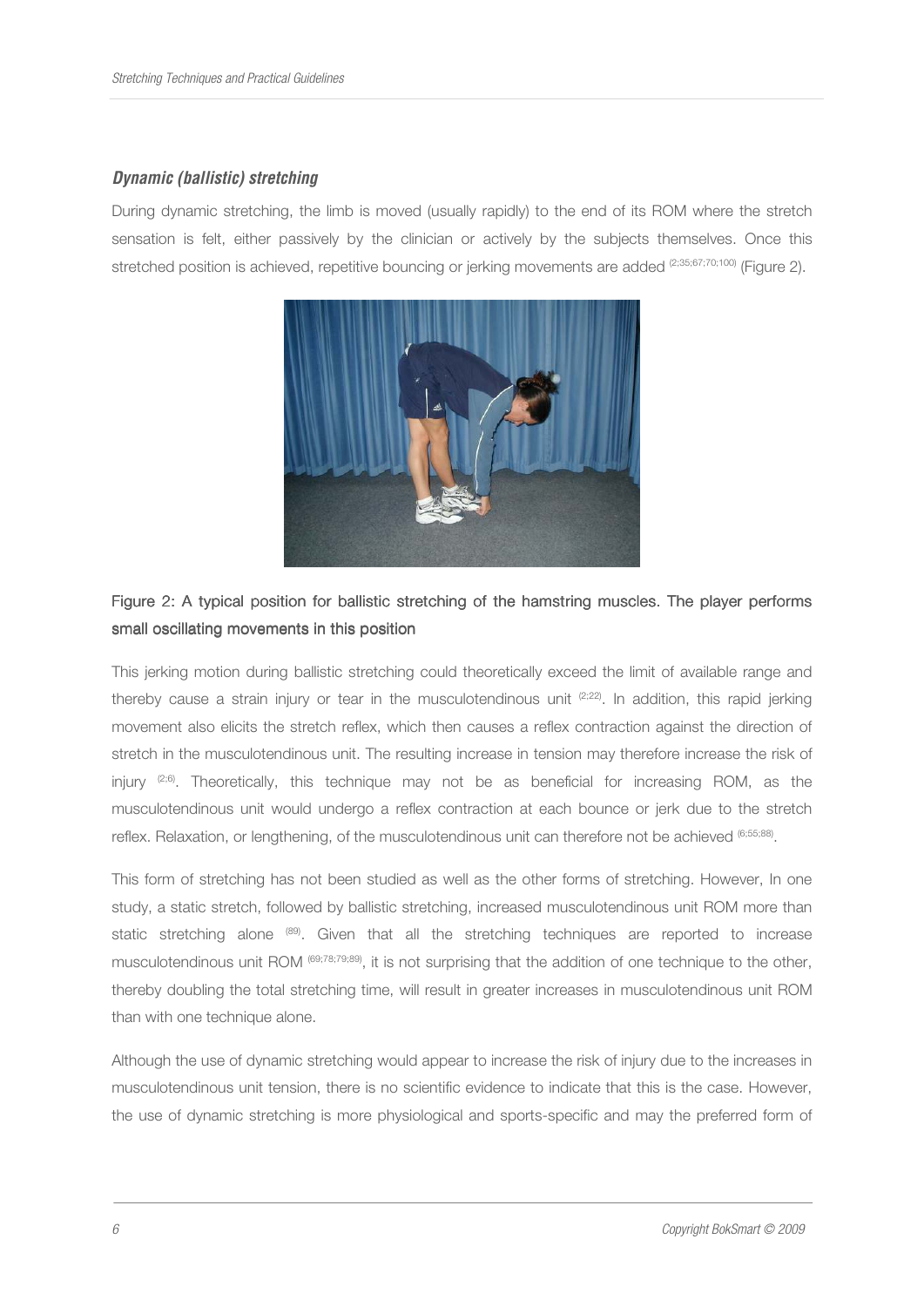stretching technique in preparation for a training session or a match. This will be discussed in a subsequent section.

#### **Static stretching**

Static (also referred to as slow or passive stretching) (100) is the most common method of stretching used by players, coaches and therapists (2;6). Static stretching is characterised by the limb being moved slowly and gently to the end of its available ROM, in order to obtain a stretch sensation in the tissues (Figure 3).



# Figure 3: A typical position in which a player will perform a static stretch of the hamstring musculotendinous unit

This controlled stretch is maintained in this position for an extended period <sup>6</sup>. The end of the available range is determined by maximum tolerance of the subject to the stretch sensation just short of pain <sup>(4)</sup>.

As mentioned, static stretching is sometimes referred to as passive stretching. Where this occurs, the distinction referred to is the mode of application. If the stretch is applied and held by the subject, it is referred to as static stretching. If the static stretch procedure is applied by a therapist or another person to the subject, it is sometimes referred to as passive stretching  $\mathcal{F}$ . The danger of the passive stretch is that, when executed incorrectly by a teammate or partner, it has the potential to overstretch the musculotendinous unit. However, when administered by an experienced clinician, passive stretching can be very useful, and as effective as the standard static stretch  $\epsilon$ .

Compared with other methods of stretching, static stretching produces the least amount of tension <sup>(58)</sup>. Theoretically it therefore has the lowest risk of injury, and is easy and safe to implement. The static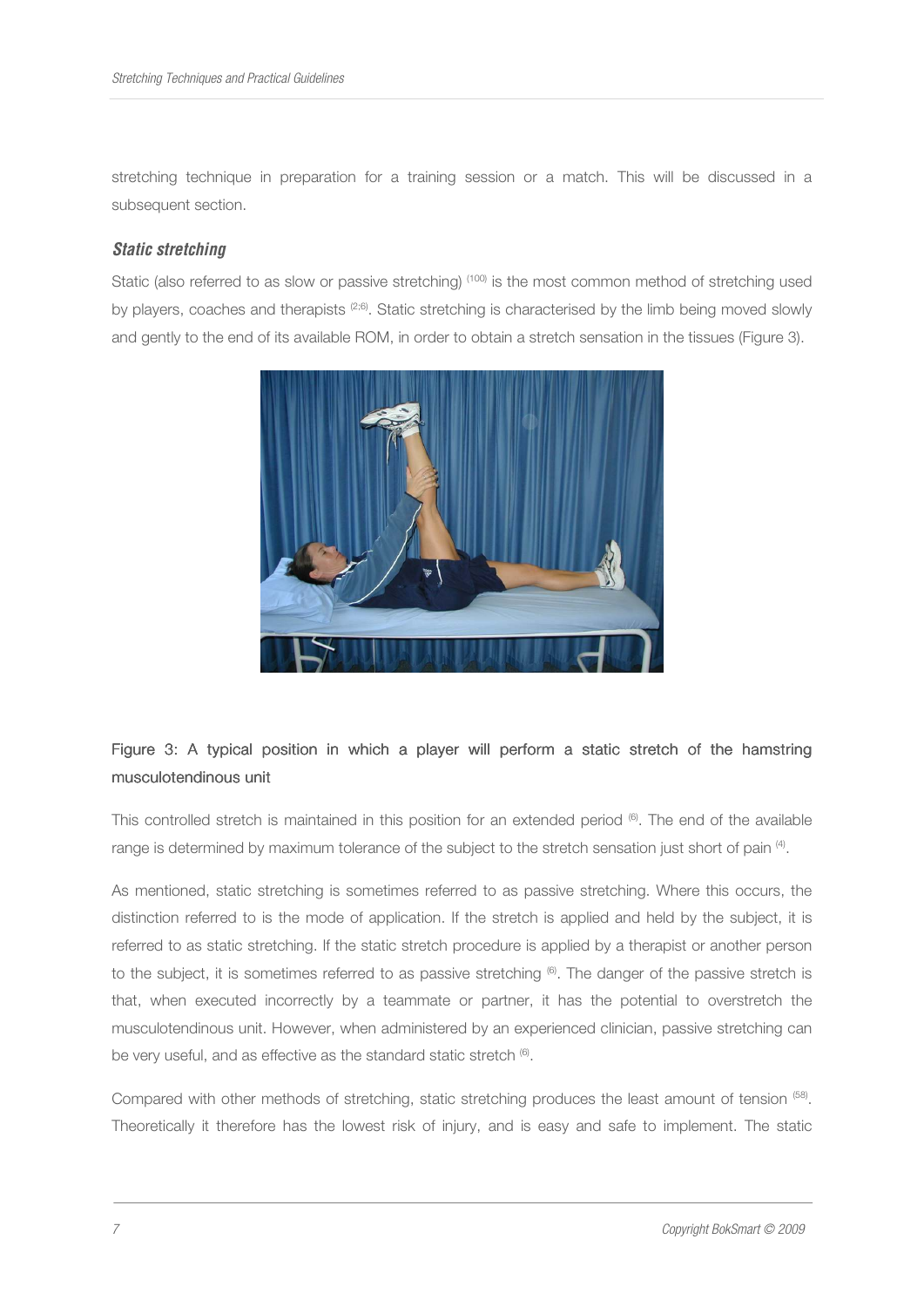stretching method is consequently the one most commonly advocated for use in a flexibility-training programme (6;13;54;88;104) .

### **Other stretching techniques**

More recently, novel techniques for increasing ROM in joints have been explored. These include the use of vibration  $(47;68)$ , "awareness through movement"  $(83)$ , and imagery  $(85)$ . In one study, a vibration device that was locally applied to a muscle group in young gymnasts, significantly increased ROM in that muscle group without affecting explosive strength (47). These results were similar to other reports using vibrationassisted stretching (68), including whole-body vibration (83). Similarly, in one study, stretching using "awareness of movement" resulted in significant increases in ROM (77). However, the use of imagery alone was not associated with more significant increases in joint ROM (85). More research is required to define the precise role of these newer techniques of stretching in flexibility training programs.

# **POTENTIAL BENEFITS AND RISKS OF FLEXIBILITY TRAINING**

The general benefits and risks of performing flexibility training must be considered as 1) potential benefits and risks of the longer-term effects of regular flexibility training sessions that are performed over weeks to months, and 2) potential benefits and risks following a single flexibility training session. This distinction between the acute and longer-term effects of flexibility training has only recently been appreciated in the scientific literature.

#### **Potential benefits and risks of regular flexibility training**

As previously defined (Table 1), flexibility training consists of performing regular flexibility sessions over time (weeks to months). Players and trainers commonly perform flexibility training sessions as part of regular training and in preparation for competition. Flexibility training is also an integral part of most rehabilitation programs following injury or surgery.

#### Does regular flexibility training reduce the risk of injury?

Although regular flexibility training is commonly recommended to reduce the risk of injury (6;15;23;24), this is controversial, and has been the subject of past <sup>(30)</sup>, as well as number of more recent, reviews <sup>(80;93;99;100)</sup>. The rationale behind the recommendation that increased joint ROM may be associated with a reduced risk of musculotendinous injury is that a musculotendinous unit that possesses greater flexibility is less likely to be overstretched during movements in sport. It has also been stated that increased flexibility decreases the risk of injury, because flexible joints can withstand a greater amount of "stress of torque" before injury, compared to relatively stiff joints.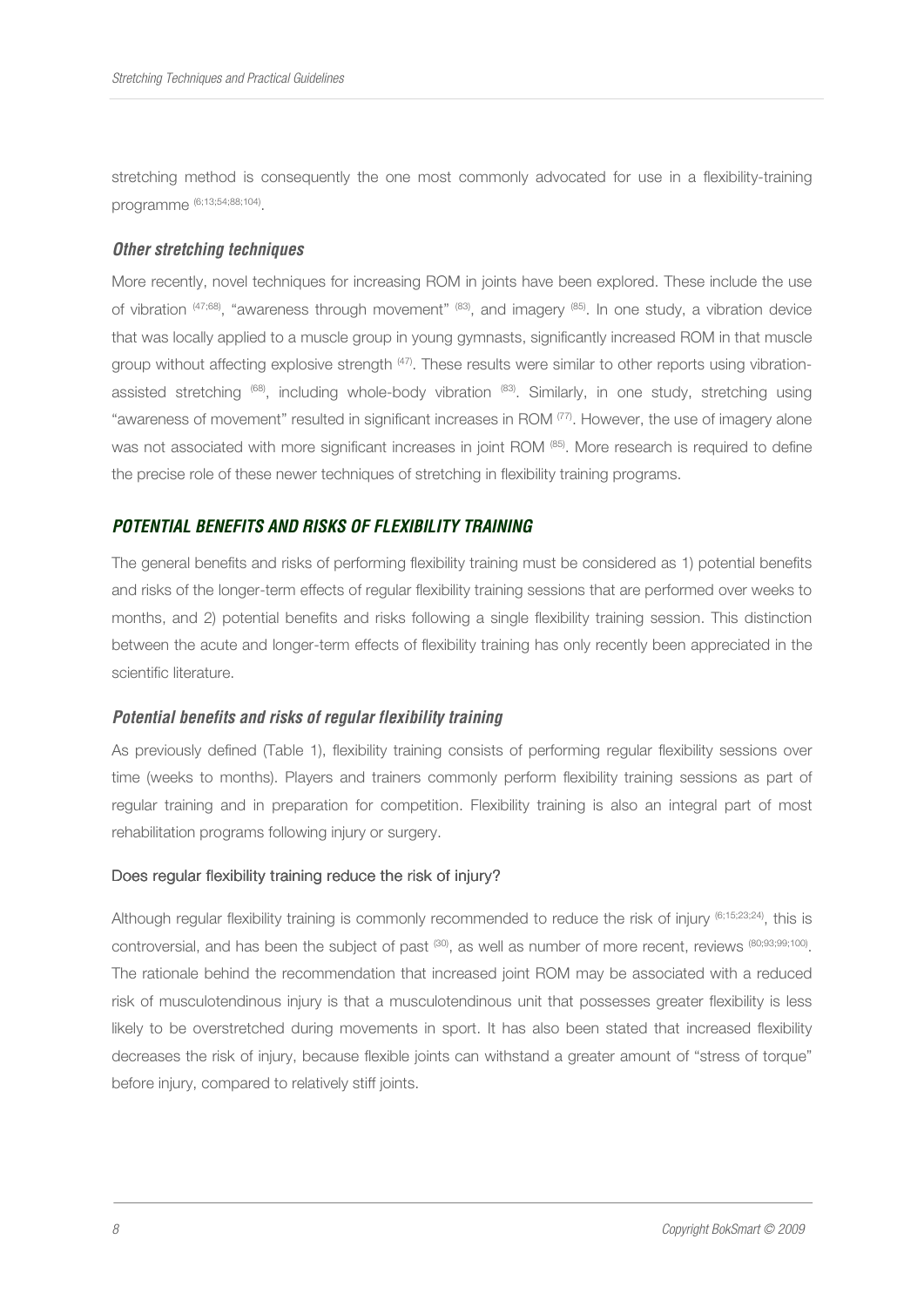In general, there have been two scientific study methods that have been used to determine whether regular flexibility training is associated with a decreased risk of injury. These two approaches are:

- to determine whether players that have reduced musculotendinous flexibility (usually determined in the pre-season or pre-training period) have a an increased risk of injury during the season (a prospective cohort study design)
- to determine whether a group of players that undergo flexibility training over time (weeks) have a reduced risk of injury during the season or training period (intervention studies)

### Evidence from prospective cohort studies

It is also important to mention that a variety of research methodological issues make the interpretation of the results from prospective studies difficult. A summary of some of these methodological issues is as follows:

- The methodology used in the pre-season ROM measurements is variable
- Specific joint ROM and its relationship to the risk of injury in the specific muscle spanning across that joint has not always been studied
- There is a lack of uniform criteria for the definition of an injury
- There is variation in the exposure of the player to injury
- Variables that may affect ROM during the season are not always taken into account
- There may be variation of ROM during the follow-up period during the season

Despite these methodological issues, it appears that decreased ROM in a specific joint (usually measured in the pre-season assessment) has been shown to be associated with an increased risk of musculotendinous unit injuries in the specific muscle group spanning across that joint during a period of follow-up. Strong evidence in support of this comes from two recently published prospective cohort studies in soccer players. In these two studies, pre-season decreased hip abduction ROM, decreased hamstring flexibility and decreased quadriceps muscle flexibility were associated with an increased risk of groin muscle strains (3), hamstring muscle strains (98) and quadriceps muscle strains respectively (98). In one other prospective cohort study, this relationship was not confirmed. However, this study was limited by small subject numbers (7).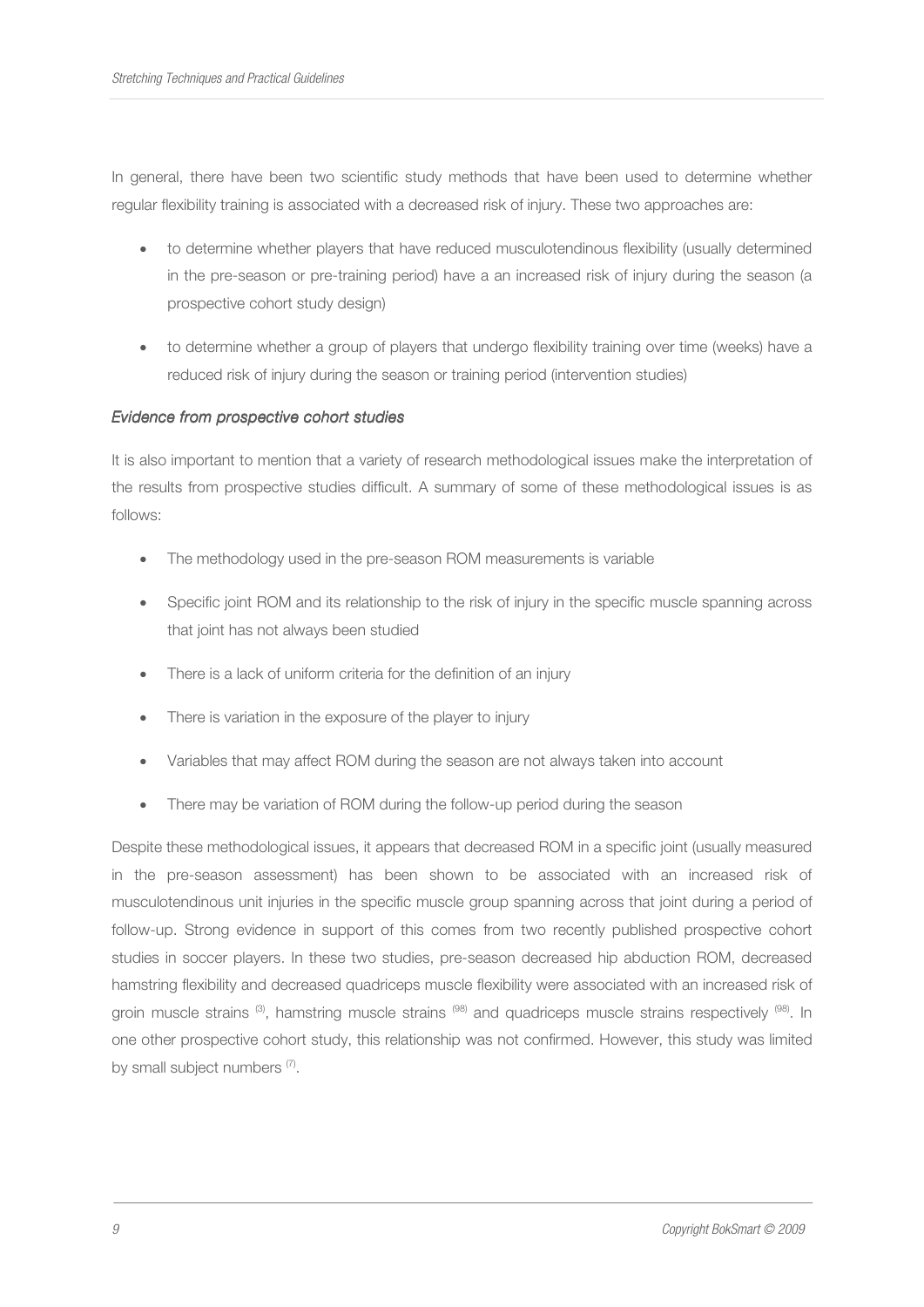Furthermore, in a number of prospective cohort studies, generalised joint laxity has been associated with an increased risk of injury if players or military recruits are followed for a season or a training period <sup>(45;50)</sup>.

### Evidence from intervention studies

As in the case of prospective cohort studies, it is also important to mention that a variety of research methodological issues make the interpretation of the results from intervention studies difficult. A summary of some of the methodological issues is as follows:

- Studies are not always randomized
- The methodology used in the administration of the flexibility training program is highly variable (including differences in the duration of holding stretches, number of stretch repetitions, frequency of flexibility training sessions per day/week, and the duration of the intervention)
- The administration of the flexibility training sessions in relation to a training session or a competition is also variable
- The effect of the intervention (flexibility training has not always been measured to confirm that the intervention indeed increased joint ROM)
- Specific changes in joint ROM, and its relationship to the risk of injury in the specific muscle spanning across that joint, has not always been studied (frequently an overall injury risk, or occasionally a subdivision into soft tissue and bony injuries was used)
- There is a lack of uniform criteria for the definition of an injury
- There is variation in the exposure of the player to injury
- Other variables that may affect ROM during the season are not always taken into account
- There may be variation of ROM during the follow-up period during the season

There are a number of intervention studies that have examined the relationship between injury risk and flexibility training sessions that are conducted immediately before training sessions or matches. These studies will be discussed later in this review. However, there are only two published intervention studies that relate regular flexibility training sessions (that are not conducted immediately before exercise training sessions or matches) to injury risk <sup>(20;36)</sup>. In the one controlled clinical trial, a company of military recruits who underwent regular flexibility training (five 30second hamstring stretches performed 3 times daily) over 13 weeks of basic military training had a significantly reduced incidence of lower extremity injuries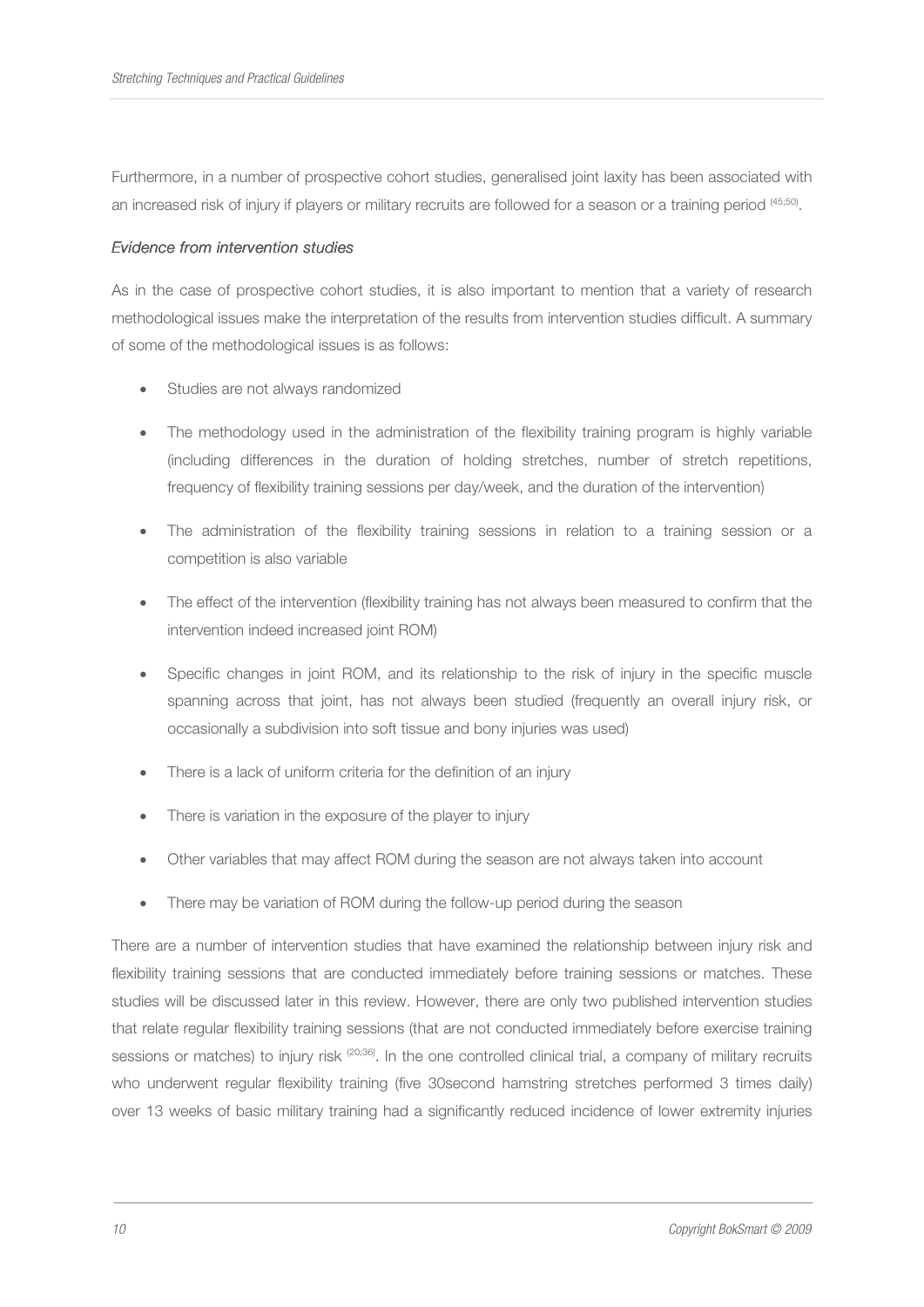when compared to a control group undergoing no flexibility training <sup>(36)</sup>. In the other retrospective intervention study, college footballers who were subjected to a static stretch program had fewer injuries during the season when they performed regular static flexibility training compared with the season when they performed no regular flexibility training <sup>(20)</sup>.

In summary, there is evidence from prospective cohort studies to suggest that increased pre-season flexibility in certain musculotendinous units (notably hamstring, quadriceps, and groin) is associated with a decreased risk of injury in these muscle groups. Furthermore, there is some evidence that regular flexibility training sessions that are not conducted immediately before exercise sessions or matches is associated with a decreased risk of injury.

#### Does regular flexibility training prevent delayed onset muscle soreness (DOMS)?

Muscle soreness, which follows vigorous or unaccustomed exercise, is known as delayed onset muscle soreness (DOMS). Stretching has been advocated as a method to decrease DOMS  $(2,22)$ . Despite the widespread belief that stretching decreases DOMS, there are few studies to verify this. Most of these studies utilised a protocol whereby a flexibility training session was conducted immediately before, or immediately after, the exercise session  $(1;41)$ . The results of these studies will be discussed later in this review. No studies investigating the possible beneficial effects of regular flexibility training on DOMS could be found.

#### Does regular flexibility training improve sports performance?

In recent years, there has been an increasing interest to determine the possible effects that flexibility training may have on sports performance. It is important to note that regular flexibility training (sessions that are not conducted immediately or shortly before training sessions or matches) has to be considered separately. Furthermore, the possible effects that flexibility training sessions have on sports performance may differ when considering different performance parameters. The effects of flexibility training on a variety of sports performance parameters have been studied. These parameters can include the following: muscle power parameters (sprinting, standing long jump, vertical jump), muscle strength [1-RM (Repetition maximum), isokinetic peak torque], muscle strength endurance (isokinetic), running speed, and running economy.

In recent years, details of the published studies that have examined this relationship have been reviewed (56;66;74). Therefore, a detailed discussion of each of these studies is beyond the scope of this review article. However, the effects of regular flexibility training (not the effect of flexibility session immediately before exercise sessions) on a variety of sports performance parameters will now be summarised.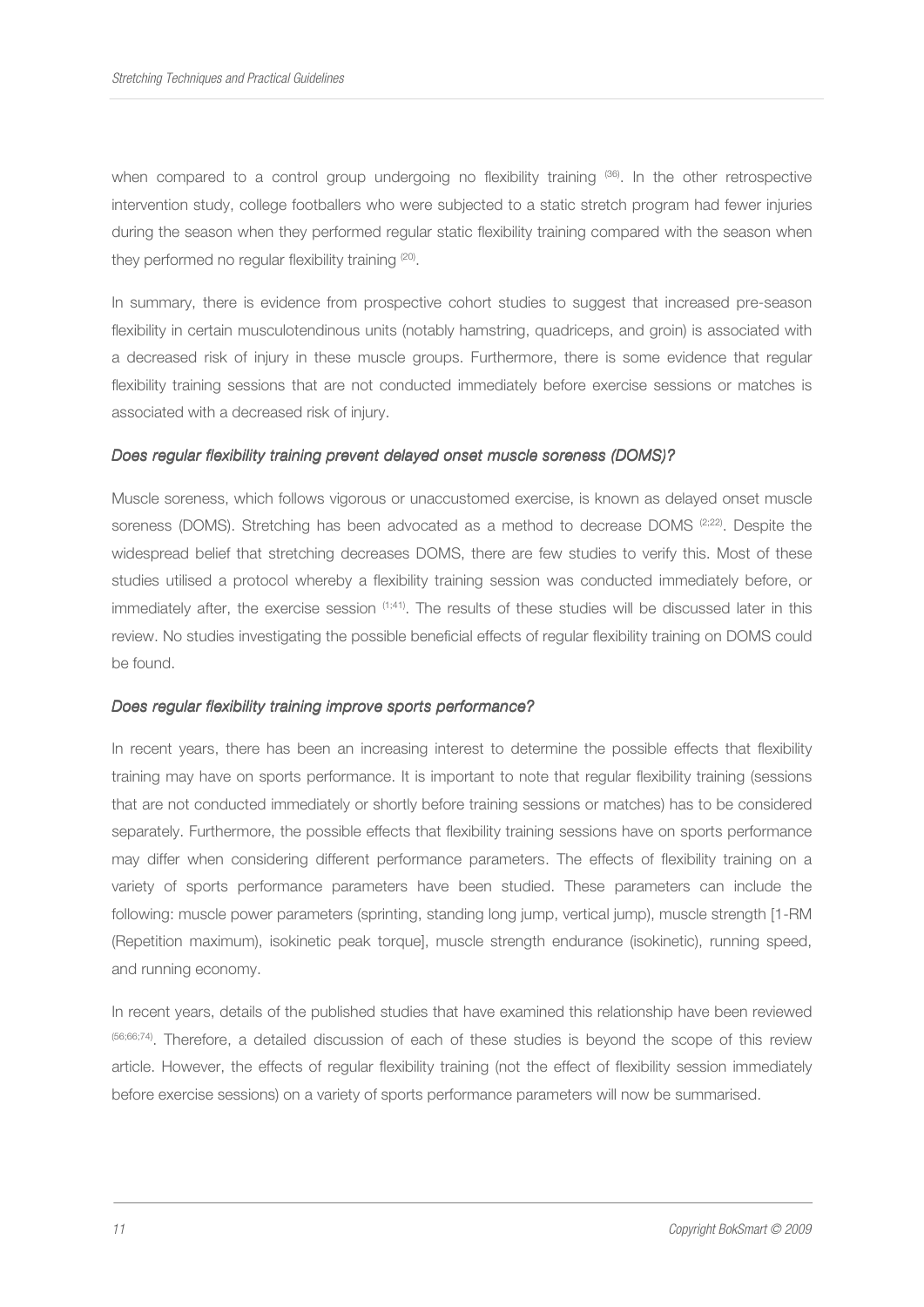In general, there is good evidence that regular flexibility training improves a variety of sports performance parameters (56;74). In particular, it has been shown that regular flexibility training improves the following parameters: maximum voluntary contraction (MVC), muscle contraction velocity, muscle force (eccentric and concentric), vertical jump height, standing long jump, and sprint time <sup>(26;48;66;74)</sup>. More importantly, there are no studies that show a significant detrimental effect on performance parameters as a result of regular flexibility training (5).

The "dose" of flexibility training is variable among published studies. In general, a total of 20-30 sessions (30-40 min per session) over a period of about 6 to 10 weeks is required to improve sports performance (26;48) .

#### **Potential benefits and risks of a single flexibility training session**

As previously defined, a single flexibility training session is usually conducted over a few minutes using various stretching techniques. Players and trainers commonly perform a single flexibility training session as part of preparation for training or just before a match. It is only in recent years that the potential effects of a single flexibility training session that is conducted just before a training session or a match, has been considered differently to the effects of regular flexibility training. The effects of a single flexibility training session on injury risk, prevention of delayed onset muscle soreness (DOMS), and sports performance will now be briefly reviewed.

# Does a single flexibility training session before exercise reduce the risk of injury during training or competition?

A detailed analysis and review of the published randomised clinical trials  $(24;63;64;84)$ , and controlled clinical trials (8;20) that relate a pre-exercise flexibility training session to injury risk has been conducted by a number of reviewers (72;73;75;80;93;99;100;103). In a well conducted review (93) that utilised evidence-based criteria, three of these studies were rated as being of high methodological quality (63;64;84). The results of these three studies showed that flexibility training sessions, performed at the time of warm-up before exercise or training sessions, did not reduce the risk of injuries. Similar conclusions were made by the other reviews (72;73;80;103) .

It therefore appears that flexibility training performed shortly before a training session or match does not reduce the risk of injury. However, it must be pointed out that there is considerable variation in the type (mostly static stretching), duration of holds and number of stretches in these studies. The evidence is however strong that a static stretching session performed shortly before training does not reduce the risk of injury. It is however possible that more functional flexibility training, such as dynamic stretching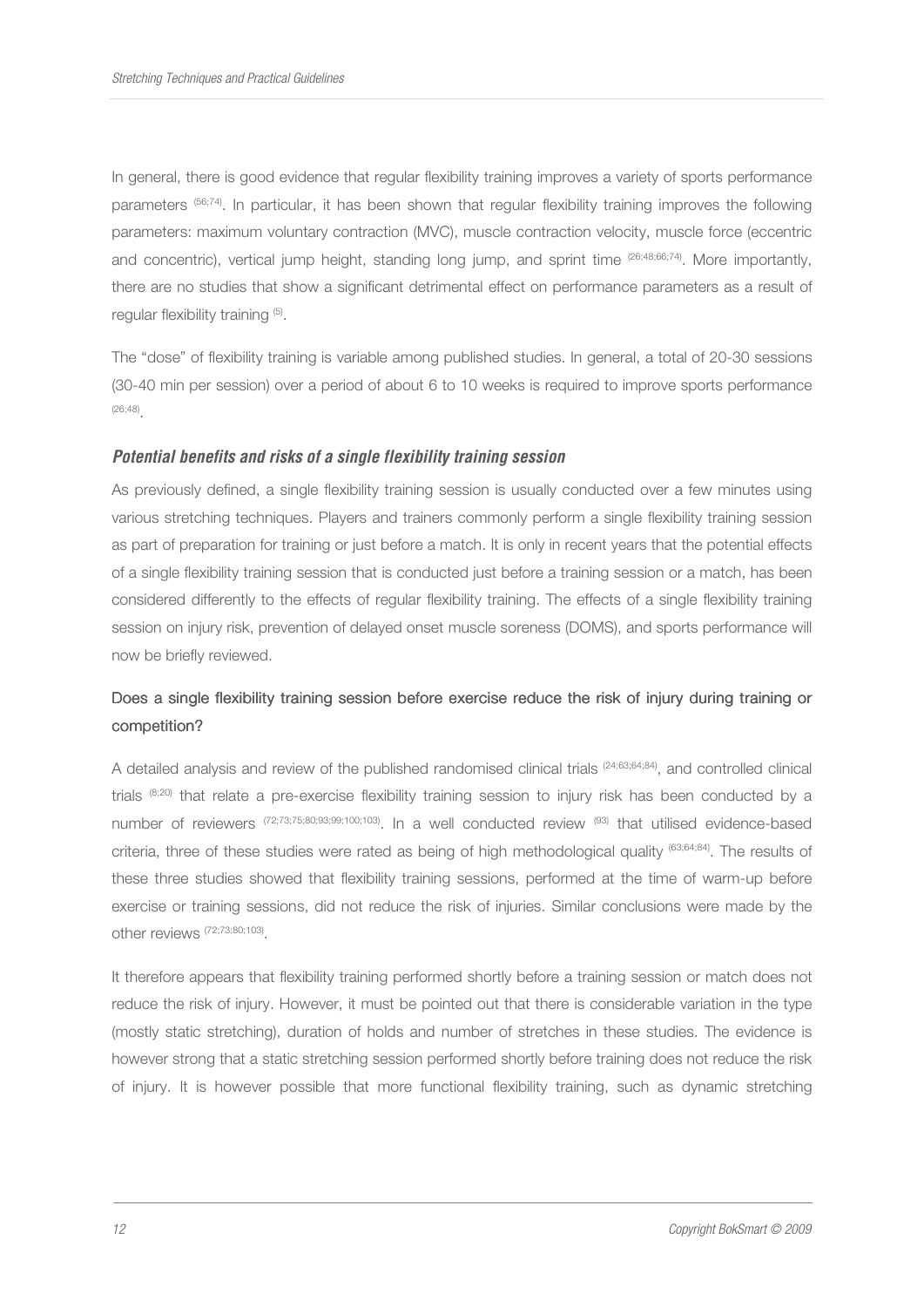techniques performed shortly before training or matches, may reduce injury risk but has not yet been investigated.

# Does a single flexibility training session decrease the risk of delayed onset muscle soreness (DOMS) following training or competition?

It was first reported In 1961 <sup>(22)</sup> that repeated immediate post-exercise stretching (5 minutes during the first 22 hours after exercise) may reduce DOMS  $(22)$ . This has resulted in substantial interest in the possible role that pre- or post-exercise stretching may have in reducing DOMS. Since then, a number of studies have been reported where flexibility training has been used pre- and post-exercise to reduce DOMS. The results of these studies have been reviewed (1;41), and the conclusion is that neither pre- nor post-exercise stretching reduced DOMS. Therefore, flexibility training is not effective in alleviating DOMS.

#### Does a single flexibility training session alter sports performance?

The possible effects that a single flexibility training session shortly before a training session or competition may have on a variety of sports performance parameters, has been extensively researched (9;27;28;43;60;86;87;97) 535} and some of these studies have been the subject of published reviews (56;73-75). It is important to note that a number of different flexibility training protocols (static stretching, progressive static stretching, dynamic stretching, proprioceptive neuromuscular facilitation) as well as various sports performance parameters have been studied. The sports performance parameters include the following: muscle power parameters (sprinting, standing long jump, vertical jump), muscle strength [1-RM (Repetition maximum), isokinetic peak torque], muscle strength endurance (isokinetic), running speed, and running economy.

A detailed discussion of each of these studies is beyond the scope of this review article. However, the effects of different types of flexibility trainings sessions performed shortly before exercise on sports performance parameters has been reviewed (74). More recent studies (9;27;28;38;43;60;86;87;97) confirm the following general statements:

- There is very strong evidence that flexibility training performed shortly before an exercise session impairs a number of parameters of sports performance, notably muscle force, peak torque, and vertical jump.
- In general these reductions in sports performance occur irrespective of the type of flexibility training protocol, but it does appear that static stretching more consistently reduces these sports performance parameters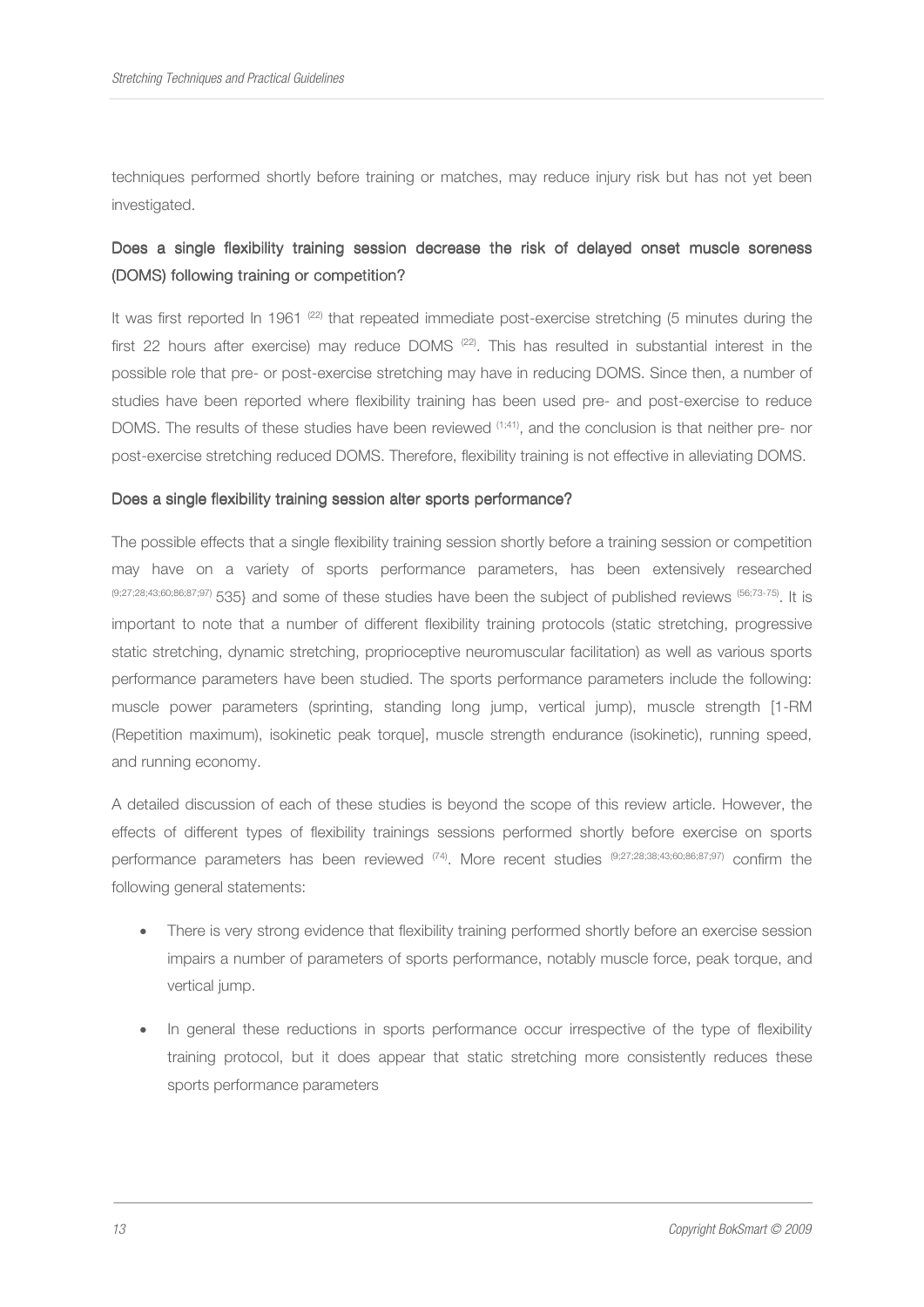- These reductions have been observed irrespective of player gender, age, performance level, or the player's state of training
- The information of the effects of a session of flexibility training on sprinting is less clear, but it appears that static stretching, in particular, reduces sprint performance
- There is some evidence to suggest that dynamic (ballistic) training performed before exercise sessions may improve sprint performance<sup>(28)</sup>
- Running economy appears unaffected by pre-exercise flexibility training (38)

# **THE SCIENTIFIC BASIS OF RESPONSES TO FLEXIBILITY TRAINING**

A number of factors are important in the successful implementation of a flexibility training session or a flexibility training programme, irrespective of the type of stretching technique that is employed. These include i) the duration for which a stretch is held, ii) the number of times the stretch is repeated in one session, iii) the number of times the session is repeated per day or week, iv) the most effective anatomical position in which to stretch a particular musculotendinous unit, and  $\nu$ ) the effect of warmup on the effect of stretching. Recently acquired data from research studies has identified the scientific basis for optimum static and PNF stretching and this has been reviewed (71). The main results from these studies are as follows:

- A static-stretch duration of 30-60 seconds is optimal for increasing range of motion in static stretching
- In a static stretch session, 3 stretches are optimal to increasing ROM and additional stretches do not add any further advantage to increasing the ROM
- A 10-second PNF stretch is as effective in increasing ROM as longer durations, i.e. up to 60 seconds
- Similarly, in a PNF stretch session, 3 PNF stretches result in the largest increase in ROM, but this was not significantly more than performing a single stretch
- Following a stretch session that is optimally based on recent scientific evidence, ROM is only retained for 4-6 hours
- The practical implication is that the frequency with which stretch sessions should be conducted during a day to achieve maximal benefit in increasing ROM is approximately every 6 hours (during awake hours)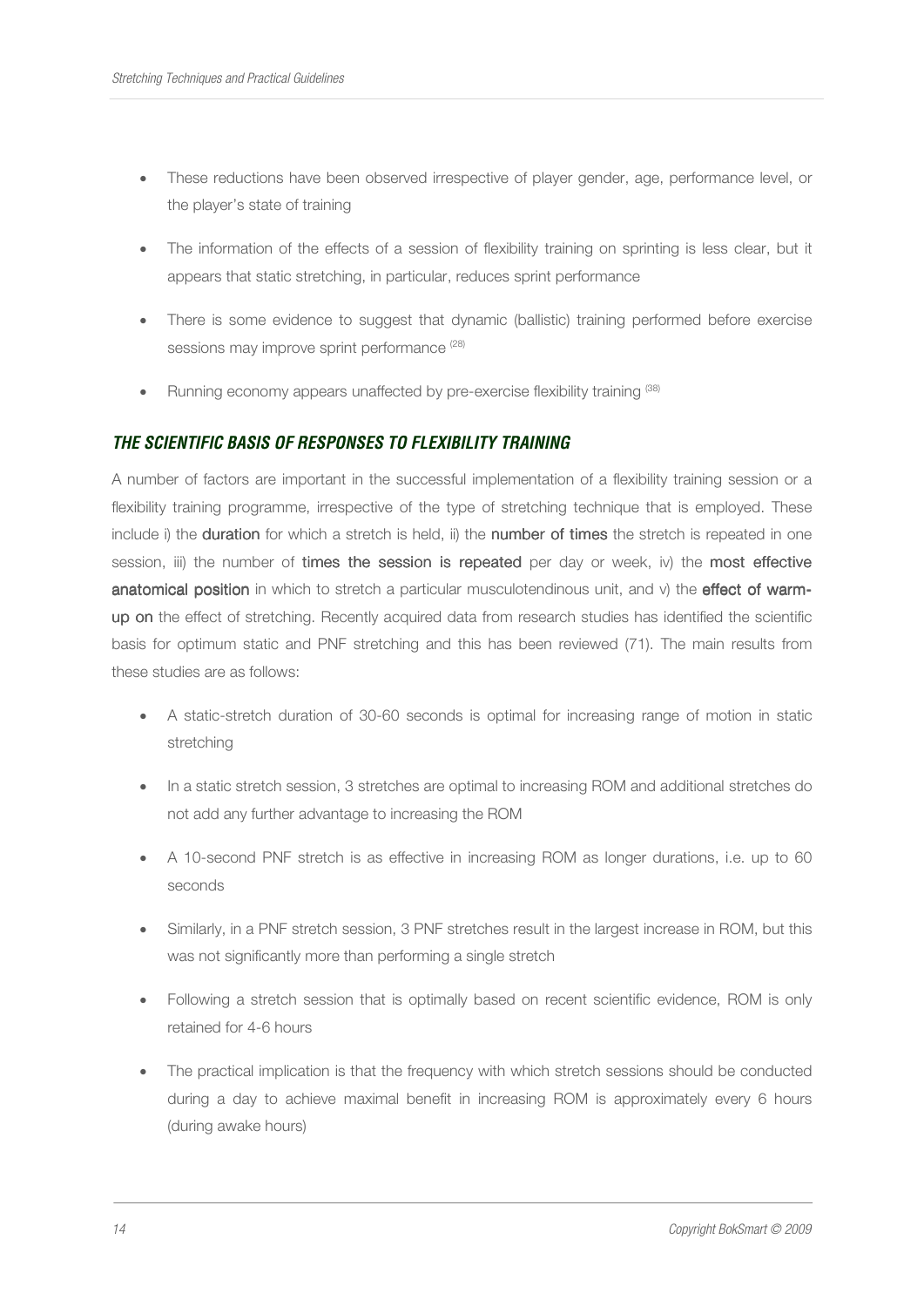- Flexibility training that consists of daily stretching (every 6 hours) can result in retention of ROM after as short a period as 7 days
- This protocol of flexibility training will result in a progressive increase in ROM of 15-20%, after 3 weeks
- An active warm-up alone appears to be ineffective in increasing ROM, but it may have an additive effect if performed prior to static stretching
- It appears that static stretching results in greater increases in ROM if performed with the muscle in a relaxed, non-weight bearing position

# **SUMMARY**

- Musculoskeletal injuries are common in rugby players, and musculotendinous injuries of the thigh, groin and calves are particularly common
- Musculotendinous inflexibility has traditionally been linked to an increased risk of muscle injuries but recently this hypothesis has been challenged
- A flexibility training session can be defined as a training session (usually lasting a few minutes) that incorporates stretching techniques that are designed to increase the range of motion of a joint or group of joints
- Flexibility training can be defined as a training program that incorporates regular flexibility training sessions over a period (usually weeks), and which is aimed at increasing the range of motion of specific joints or groups of joints (also known as a stretching training program)
- There is some scientific evidence to suggest that reduced flexibility in specific muscle groups (hamstring, quadriceps, groin) is associated with an increased risk of musculotendinous injury in those muscles
- There is some scientific evidence that regular flexibility training can reduce the risk of injury
- There is no scientific evidence that regular flexibility training reduces DOMS following exercise
- There is some scientific evidence that regular flexibility training (with sessions not performed shortly before training sessions or matches) improves sports performance parameters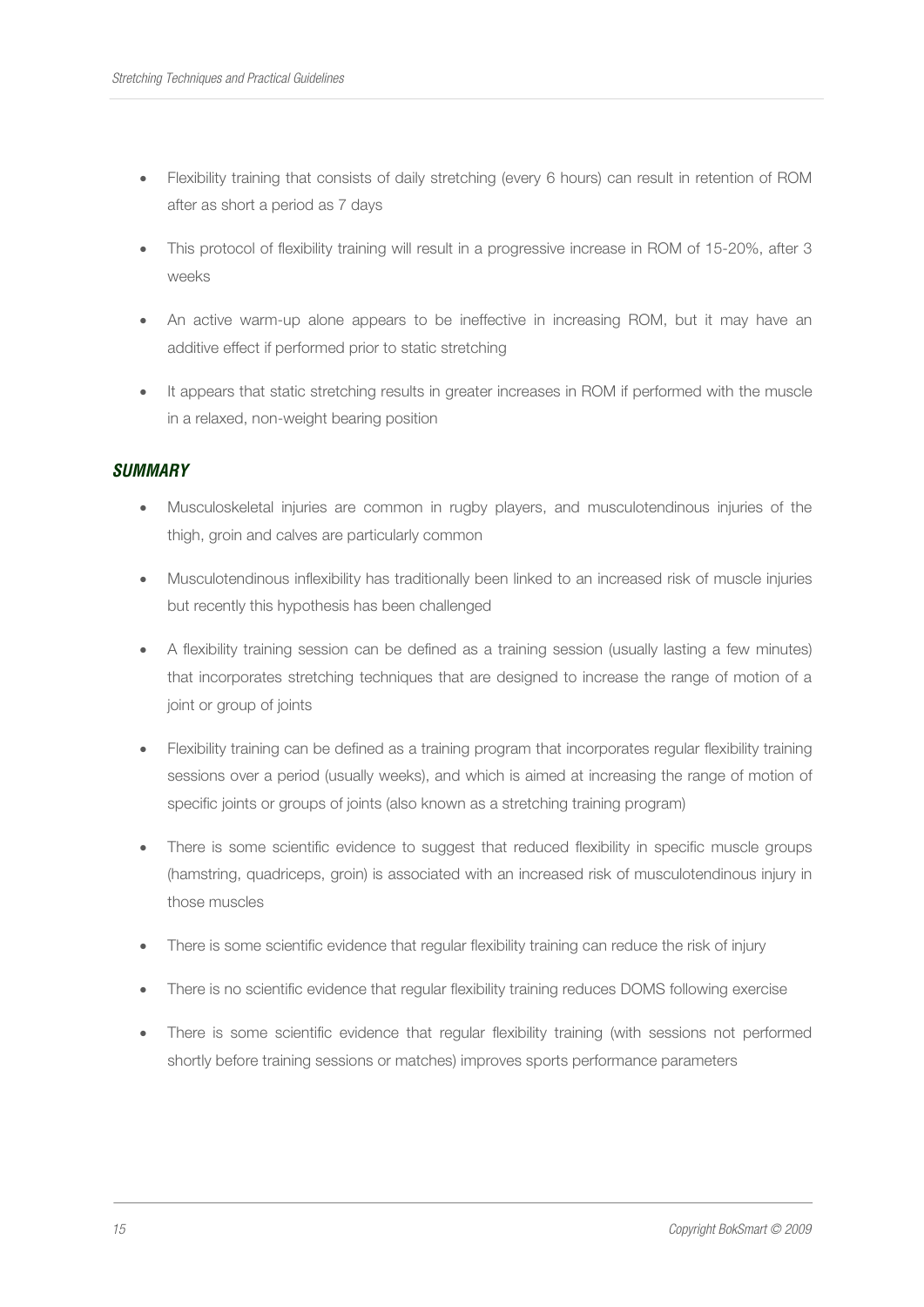- There is good scientific evidence that a flexibility training session performed shortly before an exercise session does not reduce the risk of injury
- There is good scientific evidence that a flexibility training session performed shortly before an exercise session does not reduce the risk of DOMS
- There is good scientific evidence that a flexibility training session performed shortly before an exercise session can reduce sports performance, particularly muscle power and strength
- An optimal static flexibility training session should include 3 stretches (each lasting 30 seconds)
- An optimal PNF static flexibility training session should include 3 stretches (each lasting 10 seconds)
- Flexibility training sessions should be performed 2-3 times per day, resulting in an improvement in ROM of 15-20%, after 3 weeks

# **PRACTICAL APLLICATIONS AND EXAMPLES OF FLEXIBILITY TRAINING ROUTINES**

#### **Practical example 1: Flexibility training to improve sports performance**

Regular flexibility training has been shown to improve sports performance. However, flexibility training sessions should not be performed shortly before (< 2 hours before) training sessions or matches as this practice negatively affects sports performance parameters, such as measures of muscle power and strength. Flexibility training for rugby should include all general muscle groups. The type of stretching technique used can be static stretching, or PNF stretching. More recently, dynamic stretching has been used with success, but fewer studies have confirmed the beneficial effects of dynamic flexibility training.

#### A typical weekly flexibility training program to improve sports performance will be as follows:

| Type of stretching technique:                                | Static, PNF or dynamic (mainly static and PNF)   |  |
|--------------------------------------------------------------|--------------------------------------------------|--|
| Muscle groups:                                               | All general upper- and lower-limb muscle groups  |  |
| Duration of hold during a stretch session:                   | Hold for 30 seconds (static) or 10 seconds (PNF) |  |
| <b>Number of stretches during a stretch session:</b> 3 times |                                                  |  |
| Number of stretch sessions per day:                          | At least once per day                            |  |
| Duration of flexibility training program:                    | 4-6 weeks minimum                                |  |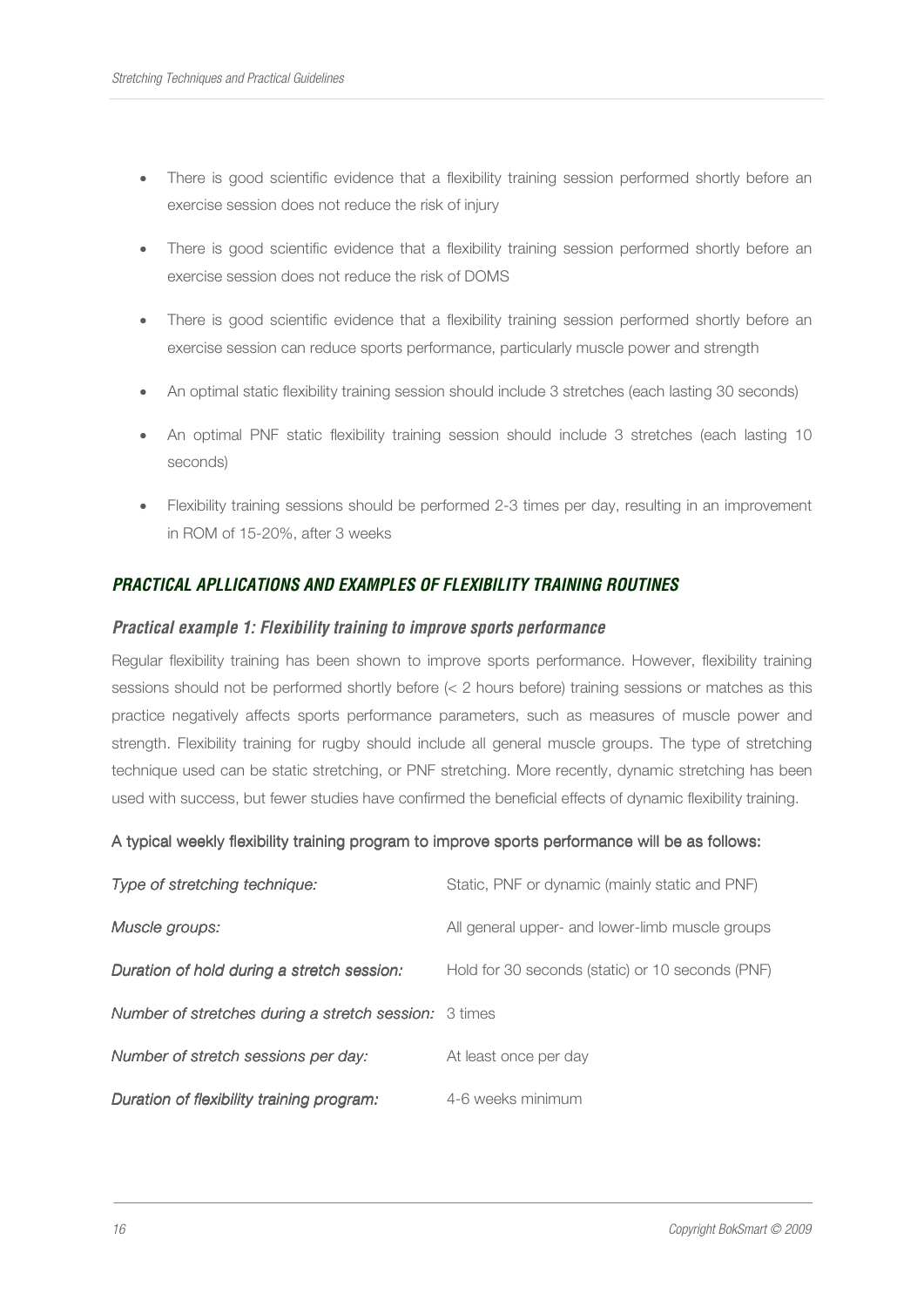A typical flexibility training program to improve sports performance shortly before a training session or competition:

| Type of stretching technique:             | Dynamic functional stretching (avoid static and PNF) |
|-------------------------------------------|------------------------------------------------------|
| Muscle groups:                            | All general upper- and lower-limb muscle groups      |
| Duration of flexibility training program: | As part of general sports-specific warm-up           |

# **Practical example 2: Flexibility training to reduce injury risk**

Reduced flexibility of specific muscle groups (notably hamstring, quadriceps, groin and calf) has been associated with increased risk of injury during a season. Flexibility training sessions should not be performed shortly before (< 2 hours before) training sessions or matches as this practice has not been shown to reduce the risk of injury. Therefore, regular flexibility training performed at times other than shortly before training sessions or matches can be used to increase joint ROM. Flexibility training for rugby should start with a clinical assessment of the muscle groups in order to identify those muscle that have decreased flexibility. The type of stretching technique used can be static stretching, or PNF stretching. More recently, dynamic stretching has been used with success, but fewer studies have confirmed the beneficial effects of dynamic flexibility training on injury risk.

#### A typical weekly flexibility training program to reduce injury risk will be as follows:

| Type of stretching technique:                                | Static, PNF or dynamic (mainly static and PNF)   |
|--------------------------------------------------------------|--------------------------------------------------|
| Muscle groups:                                               | All general upper- and lower-limb muscle groups  |
| Duration of hold during a stretch session:                   | Hold for 30 seconds (static) or 10 seconds (PNF) |
| <b>Number of stretches during a stretch session:</b> 3 times |                                                  |
| Number of stretch sessions per day:                          | At least once per day                            |
| Duration of flexibility training program:                    | 4-6 weeks minimum                                |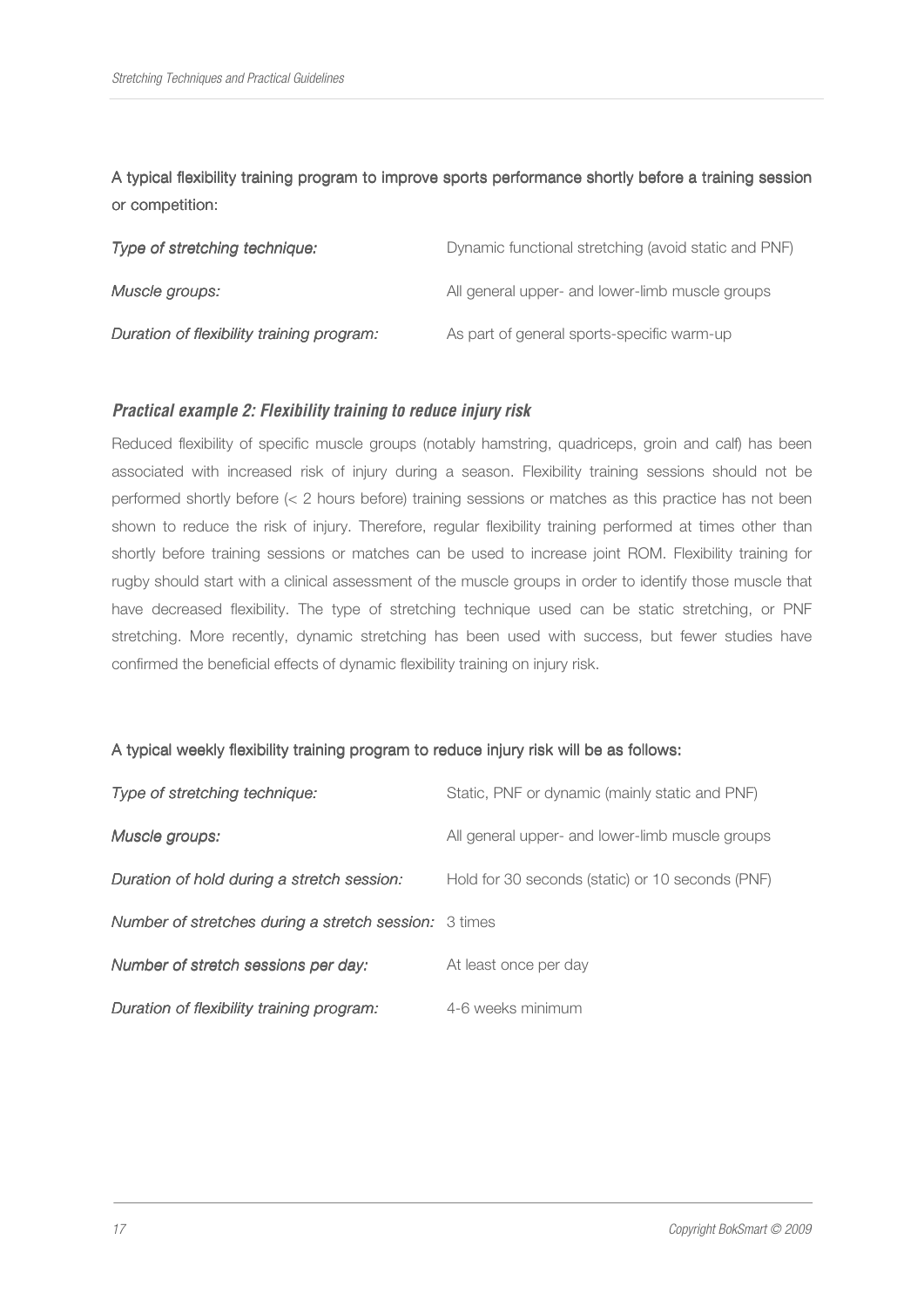A typical flexibility training program to improve sports performance shortly before a training session or competition:

| Type of stretching technique:             | Dynamic functional stretching (avoid static and PNF) |
|-------------------------------------------|------------------------------------------------------|
| Duration of flexibility training program: | As part of general sports specific warm-up           |

# **Practical example 3: Flexibility training to increase flexibility in a very inflexible joint (perhaps following injury with resultant scar tissue formation and contracture)**

Regular flexibility training has been shown to increase joint ROM. The type of stretching technique used can be static stretching, or PNF stretching. More recently, dynamic stretching has been used with success, but fewer studies have confirmed the beneficial effects of dynamic flexibility training.

### A typical weekly flexibility training program to increase joint ROM in an inflexible muscle:

| Type of stretching technique:                                | Static, PNF or dynamic (mainly static and PNF)        |  |
|--------------------------------------------------------------|-------------------------------------------------------|--|
| Muscle groups:                                               | Muscle groups that have been identified as inflexible |  |
| Duration of hold during a stretch session:                   | Hold for 30 second (static) or 10 second (PNF)        |  |
| <b>Number of stretches during a stretch session:</b> 3 times |                                                       |  |
| Number of stretch sessions per day:                          | 2-3 times per day                                     |  |
| Duration of flexibility training program:                    | 4-6 weeks minimum                                     |  |

# **AUTHOR'S BIOGRAPHY**

Professor Schwellnus is a sports physician, and co-ordinator of the Masters-degree program for the training of Sports Physicians at the University of Cape Town. He also is a partner in a Sports Medicine Practice, is a member of the IOC Medical Commission, and is Vice-President of the International Federation of Sports Medicine (FIMS). He serves on the Editorial Board of the British Journal of Sports Medicine and has published extensively in the field of Clinical Sports Medicine.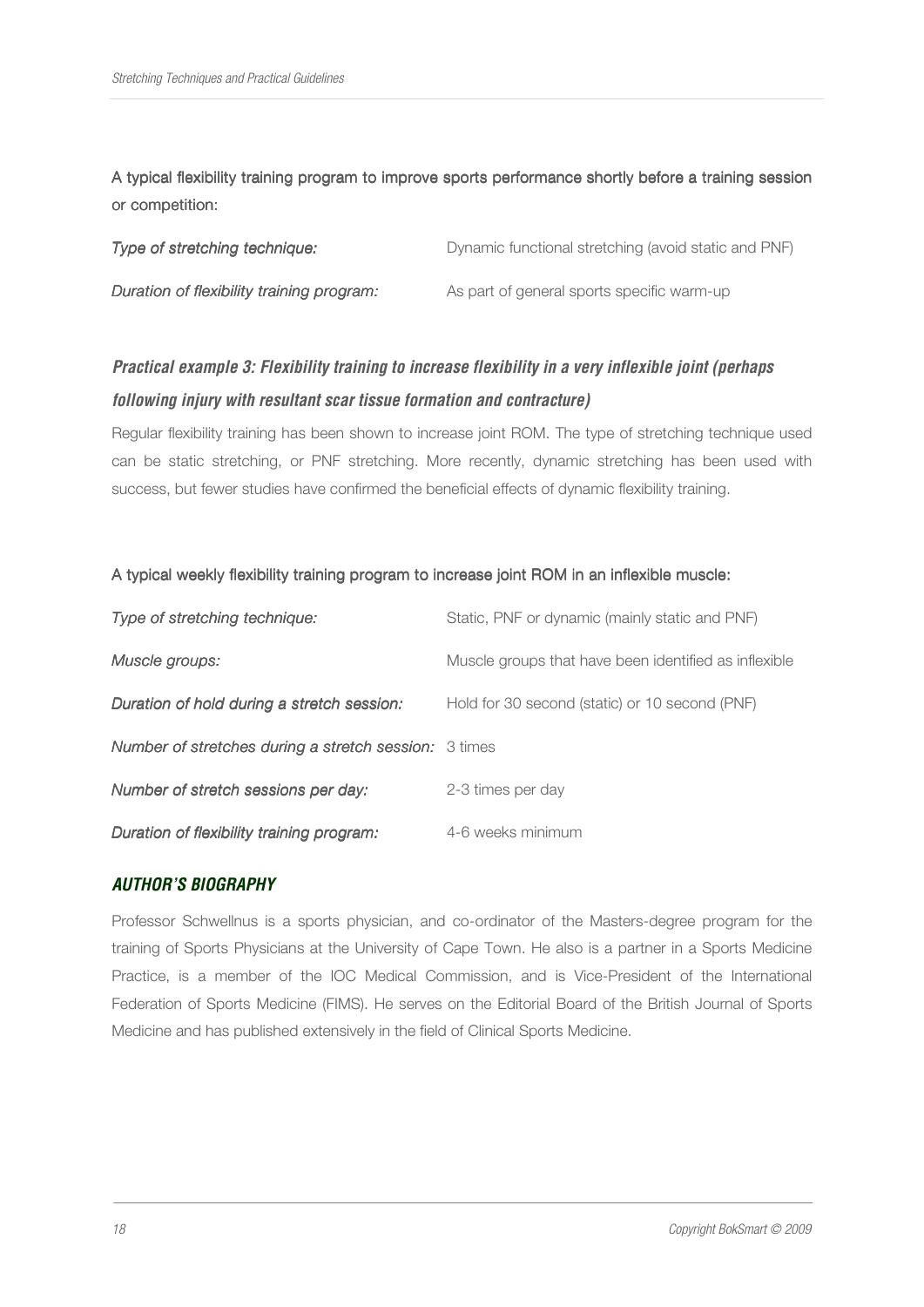| <b>Term</b>                            | <b>Description</b>                                                                                                                                                                                                                                       |
|----------------------------------------|----------------------------------------------------------------------------------------------------------------------------------------------------------------------------------------------------------------------------------------------------------|
| Flexibility                            | The range of motion in a joint or in a group of joints that is influenced by muscles,<br>tendons and bones (2;82)                                                                                                                                        |
| <b>Flexibility training</b><br>session | A training session (usually lasting a few minutes) that incorporates stretching<br>techniques that are designed to increase the range of motion of a joint or group of<br>joints                                                                         |
| <b>Flexibility training</b>            | A training program that incorporates regular flexibility training sessions over a period<br>(usually weeks) and that are aimed at increasing the range of motion of specific joints<br>or groups of joints (also known as a stretching training program) |
| Elasticity                             | The property in tissues that refers to the return of the tissue to its original length<br>when the force is removed (15;29;40;51;79)                                                                                                                     |
| <b>Viscosity</b>                       | The property in tissues that refers to the elongation of a tissue that remains once the<br>force applied to it is removed (15;29;40;51;79)                                                                                                               |
| <b>Viscoelastic</b>                    | A tissue that exhibits both viscous and elastic properties (15;29;40;51;79)                                                                                                                                                                              |
| <b>Extensibility</b>                   | The ability of a tissue to elongate $(14,33)$                                                                                                                                                                                                            |
| <b>Stiffness</b>                       | The ratio of the change in stress (force per unit area) and the change in length (strain)<br>(33)                                                                                                                                                        |
| <b>Stress relaxation</b>               | The decline in tissue tension that results when a tissue is lengthened and then held at<br>that constant length (29;40;51;79)                                                                                                                            |
| Creep                                  | The change in length of a tissue in response to a load that is applied and then<br>maintained at that constant magnitude (29;49;52;79;92)                                                                                                                |
| <b>Hysteresis</b>                      | The change in length of a tissue in response to a load that is applied in a cyclic<br>fashion (29;76)                                                                                                                                                    |

# **TABLE 1: DEFINITIONS AND TERMINOLOGY**

# **REFERENCES**

- 1. ANDERSEN, J.C. Stretching before and after exercise: Effect on muscle soreness and injury risk. Journal of Athletic Training 40:218-220. 2005
- 2. ANDERSON, B., AND BURKE, E.R. Scientific, medical, and practical aspects of stretching. Clin Sports Med 10:63-86. 1991
- 3. ARNASON, A., SIGURDSSON, S.B., GUDMUNDSSON, A., HOLME, I., ENGEBRETSEN, L., AND BAHR, R. Risk factors for injuries in football. Am J Sports Med 32:5S-16S. 2004
- 4. BANDY, W.D., AND IRION, J.M. The effect of time on static stretch on the flexibility of the hamstring muscles. Phys Ther 74:845-850. 1994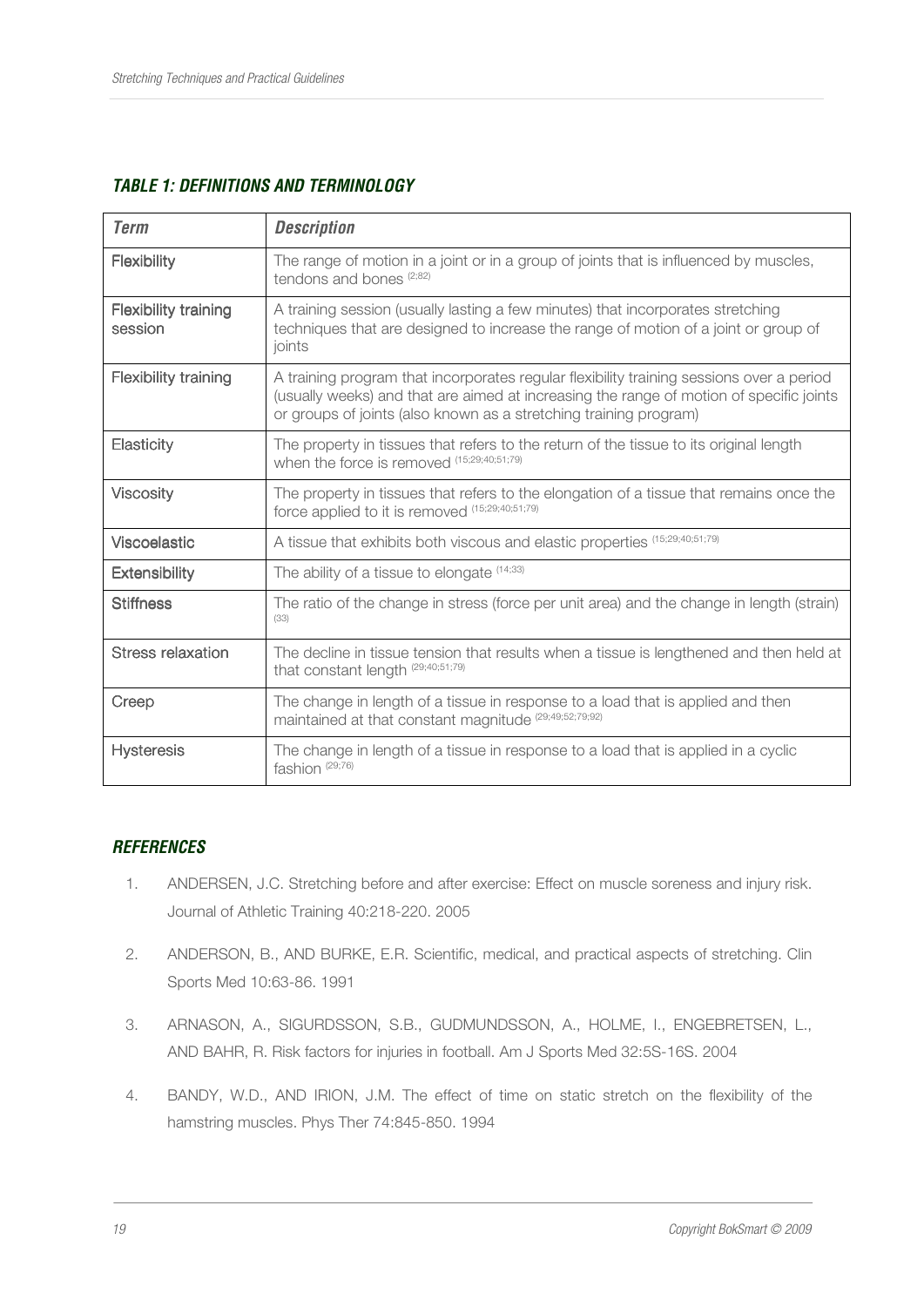- 5. BAZETT-JONES, D.M., GIBSON, M.H., AND MCBRIDE, J.M. Sprint and vertical jump performances are not affected by six weeks of static hamstring stretching. J Strength Cond Res 22:25-31. 2008
- 6. BEAULIEU JE. Developing a stretching program. Phys Sportsmedicine 9:59-69. 1981
- 7. BENNELL, K., TULLY, E., AND HARVEY, N. Does the toe-touch test predict hamstring injury in Australian Rules footballers? Aust J Physiother 45:103-109. 1999
- 8. BIXLER, B., AND JONES, R.L. High-school football injuries: effects of a post-halftime warm-up and stretching routine. Fam Pract Res J 12:131-139. 1992
- 9. BRADLEY, P.S., OLSEN, P.D., AND PORTAS, M.D. The effect of static, ballistic, and proprioceptive neuromuscular facilitation stretching on vertical jump performance. J Strength Cond Res 21:223-226. 2007
- 10. BROOKS, J.H., FULLER, C.W., KEMP, S.P., AND REDDIN, D.B. Incidence, risk, and prevention of hamstring muscle injuries in professional rugby union. Am J Sports Med 34:1297-1306. 2006
- 11. BROOKS, J.H., AND KEMP, S.P. Recent trends in rugby union injuries. Clin Sports Med 27:51 viii. 2008
- 12. BURKETT, L.N. Causative factors in hamstring strains. Med Sci Sports 2:39-42. 1970
- 13. BURRY, H.C. Soft tissue injury in sport. Exerc Sport Sci Rev 3:275-301. 1975
- 14. CAVAGNA, G.A. Elastic bounce of the body. J Appl Physiol 29:279-282. 1970
- 15. CIULLO, J.V., AND ZARINS, B. Biomechanics of the musculotendinous unit: relation to athletic performance and injury. Clin Sports Med 2:71-86. 1983
- 16. CLENDANIEL RA, GOSSMAN MR, AND KATHOLI CR. Hamstring muscle length in men and women: Normative data. Phys Ther 64:716-717. 1984
- 17. Cobbing S. The duration, frequency and type of proprioceptive neuromuscular facilitation (PNF) stretching [University of Cape Town; 2000.
- 18. COLLINS, C.L., MICHELI, L.J., YARD, E.E., AND COMSTOCK, R.D. Injuries sustained by high school rugby players in the United States, 2005-2006. Arch Pediatr Adolesc Med 162:49-54. 2008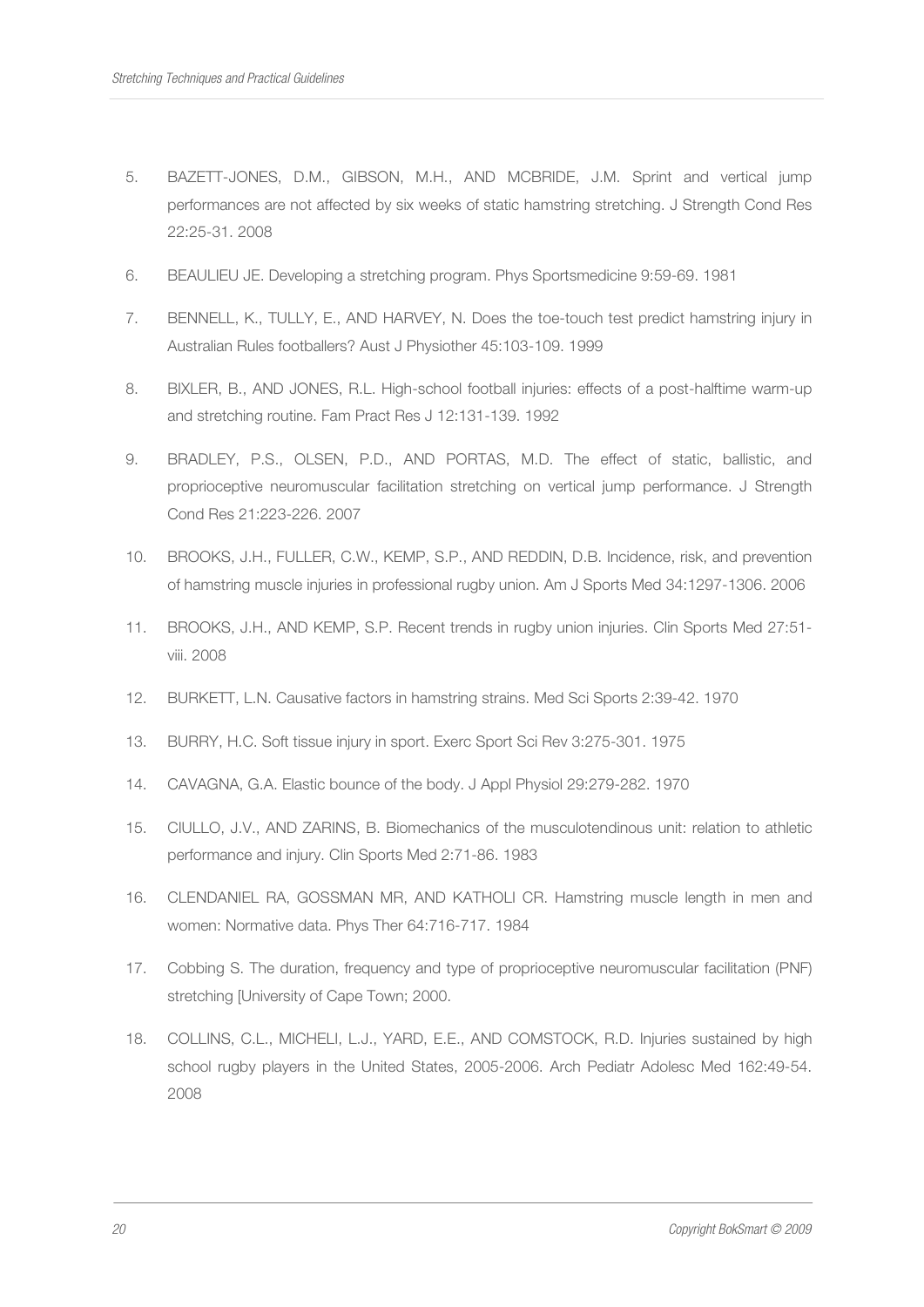- 19. CONDON, S.M., AND HUTTON, R.S. Soleus muscle electromyographic activity and ankle dorsiflexion range of motion during four stretching procedures. Phys Ther 67:24-30. 1987
- 20. CROSS, K.M., AND WORRELL, T.W. Effects of a Static Stretching Program on the Incidence of Lower Extremity Musculotendinous Strains. J Athl Train 34:11-14. 1999
- 21. DALLALANA, R.J., BROOKS, J.H., KEMP, S.P., AND WILLIAMS, A.M. The epidemiology of knee injuries in English professional rugby union. Am J Sports Med 35:818-830. 2007
- 22. DE VRIES HA. Evaluation of static stretch procedures for improvement of flexibility. Res Quart 33:222-229. 1962
- 23. EKSTRAND, J., AND GILLQUIST, J. The frequency of muscle tightness and injuries in soccer players. Am J Sports Med 10:75-78. 1982
- 24. EKSTRAND, J., GILLQUIST, J., MOLLER, M., OBERG, B., AND LILJEDAHL, S.O. Incidence of soccer injuries and their relation to training and team success. Am J Sports Med 11:63-67. 1983
- 25. ETNYRE, B.R., AND ABRAHAM, L.D. H-reflex changes during static stretching and two variations of proprioceptive neuromuscular facilitation techniques. Electroencephalogr Clin Neurophysiol 63:174-179. 1986
- 26. FERREIRA, G.N., TEIXEIRA-SALMELA, L.F., AND GUIMARAES, C.Q. Gains in flexibility related to measures of muscular performance: impact of flexibility on muscular performance. Clin J Sport Med 17:276-281. 2007
- 27. FLETCHER, I.M., AND ANNESS, R. The acute effects of combined static and dynamic stretch protocols on fifty-meter sprint performance in track-and-field players. J Strength Cond Res 21:784-787. 2007
- 28. FLETCHER, I.M., AND JONES, B. The effect of different warm-up stretch protocols on 20 meter sprint performance in trained rugby union players. J Strength Cond Res 18:885-888. 2004
- 29. FUNG YCB. Elasticity of soft tissues in simple elongation. J Physiol 213:1532-1544. 1967
- 30. GLEIM, G.W., AND MCHUGH, M.P. Flexibility and its effects on sports injury and performance. Sports Med 24:289-299. 1997
- 31. GRAHAME, R., AND JENKINS, J.M. Joint hypermobility--asset or liability? A study of joint mobility in ballet dancers. Ann Rheum Dis 31:109-111. 1972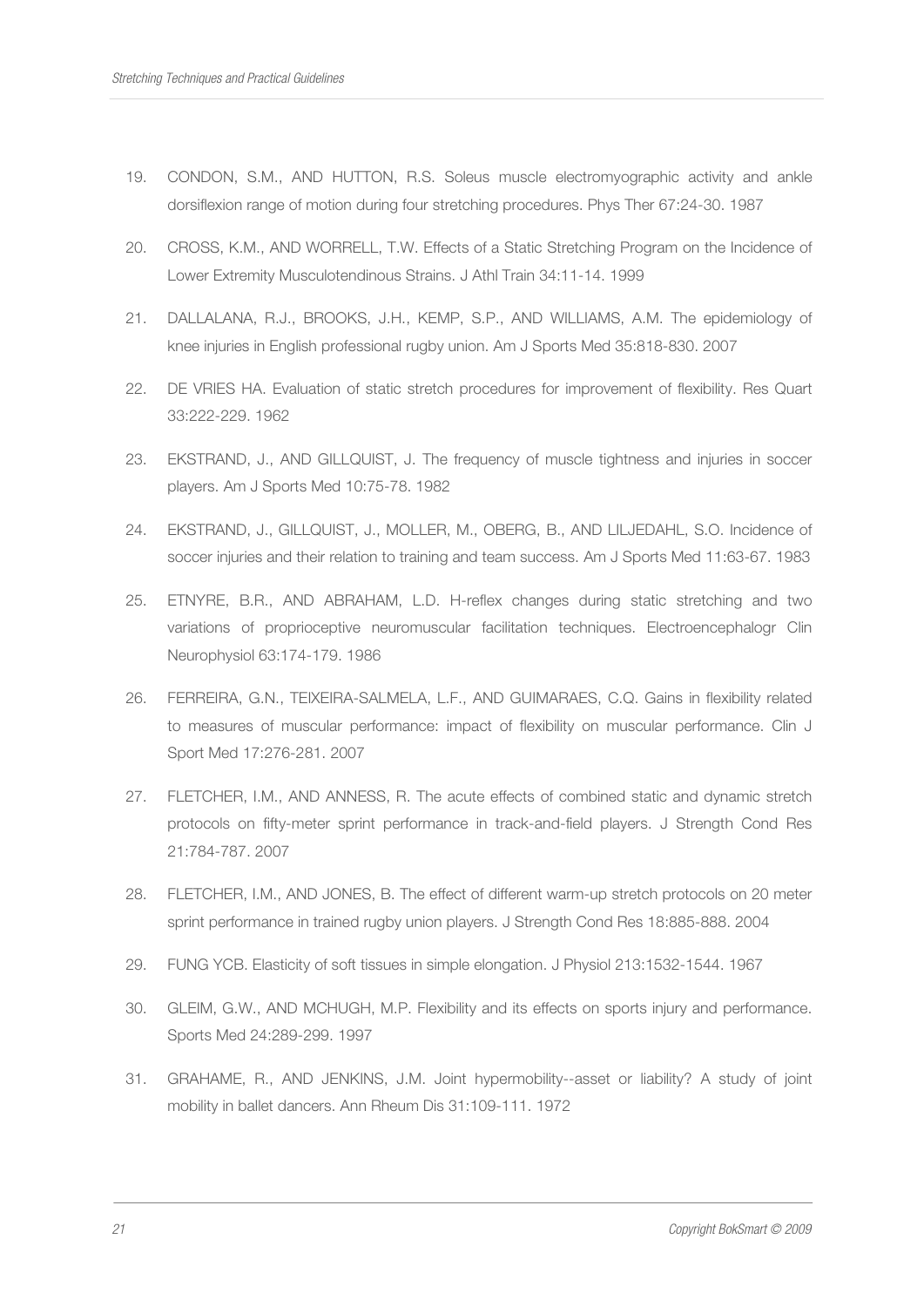- 32. GUISSARD, N., AND DUCHATEAU, J. Neural aspects of muscle stretching. Exerc Sport Sci Rev 34:154-158. 2006
- 33. HALBERTSMA, J.P., AND GOEKEN, L.N. Stretching exercises: effect on passive extensibility and stiffness in short hamstrings of healthy subjects. Arch Phys Med Rehabil 75:976-981. 1994
- 34. HANTEN, W.P., AND CHANDLER, S.D. Effects of myofascial release leg pull and sagittal plane isometric contract-relax techniques on passive straight-leg raise angle. J Orthop Sports Phys Ther 20:138-144. 1994
- 35. HARDY L, AND JONES D. Dynamic flexibility and proprioceptive neuromuscular facilitation. Res Q Exerc Sport 57:150-153. 1986
- 36. HARTIG, D.E., AND HENDERSON, J.M. Increasing hamstring flexibility decreases lower extremity overuse injuries in military basic trainees. Am J Sports Med 27:173-176. 1999
- 37. HARVEY, L., HERBERT, R., AND CROSBIE, J. Does stretching induce lasting increases in joint ROM? A systematic review. Physiother Res Int 7:1-13. 2002
- 38. HAYES, P.R., AND WALKER, A. Pre-exercise stretching does not impact upon running economy. J Strength Cond Res 21:1227-1232. 2007
- 39. HENRICSON AS, FREDRIKSSON K, AND PERSSON I. The effect of heat and stretching on the range of hip motion. J Orthop Sports Phys Ther 6:110-115. 1984
- 40. HERBERT, R. The passive mechanical properties of muscle and their adaptations to altered patterns of use. Aust J Physiother 34:141-149. 1988
- 41. HERBERT, R.D., AND GABRIEL, M. Effects of stretching before and after exercising on muscle soreness and risk of injury: systematic review. BMJ 325:468. 2002
- 42. HOLT LE, TRAVIS TM, AND OKHA T. Comparative study of three stretching techniques. Percept Mot Skills 31:611-616. 1970
- 43. HOLT, B.W., AND LAMBOURNE, K. The impact of different warm-up protocols on vertical jump performance in male collegiate players. J Strength Cond Res 22:226-229. 2008
- 44. HOLTZHAUSEN, L.J., SCHWELLNUS, M.P., JAKOET, I., AND PRETORIUS, A.L. The incidence and nature of injuries in South African rugby players in the rugby Super 12 competition. S Afr Med J 96:1260-1265. 2006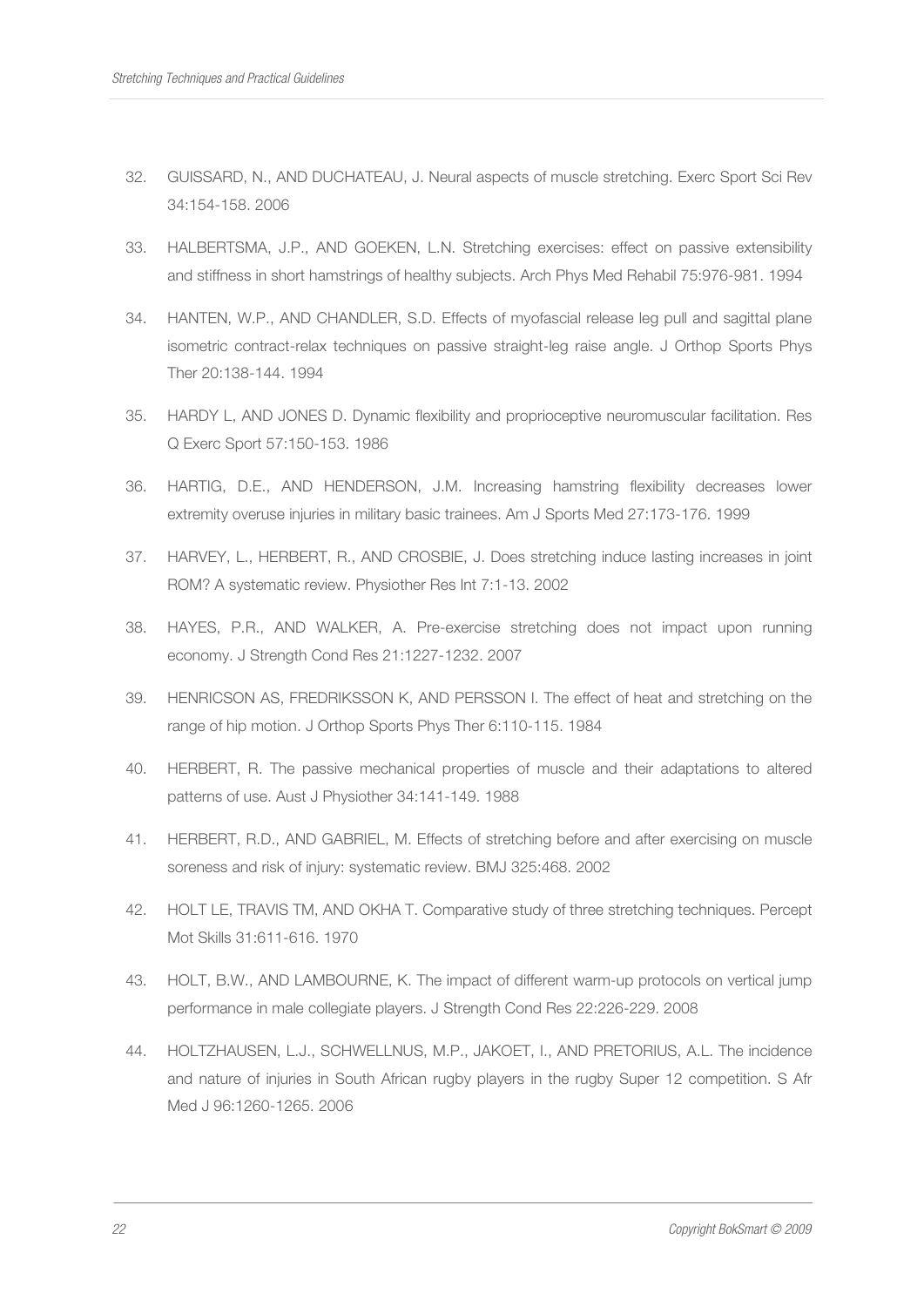- 45. JONES, B.H., AND KNAPIK, J.J. Physical training and exercise-related injuries. Surveillance, research and injury prevention in military populations. Sports Med 27:111-125. 1999
- 46. KENDALL FP, AND MCCREARY EK. Muscle Testing and Function. Williams and Wilkins, 1983.
- 47. KINSER, A.M., RAMSEY, M.W., O'BRYANT, H.S., AYRES, C.A., SANDS, W.A., AND STONE, M.H. Vibration and stretching effects on flexibility and explosive strength in young gymnasts. Med Sci Sports Exerc 40:133-140. 2008
- 48. KOKKONEN, J., NELSON, A.G., ELDREDGE, C., AND WINCHESTER, J.B. Chronic static stretching improves exercise performance. Med Sci Sports Exerc 39:1825-1831. 2007
- 49. KOTTKE FJ, PAULEY DL, AND PTAK RA. The rationale for prolonged stretching for correction of shortening of connective tissue. Arch Phys Med Rehabil 47:345-352. 1966
- 50. KRIVICKAS, L.S., AND FEINBERG, J.H. Lower extremity injuries in college players: relation between ligamentous laxity and lower extremity muscle tightness. Arch Phys Med Rehabil 77:1139-1143. 1996
- 51. KWAN, M.K., WALL, E.J., MASSIE, J., AND GARFIN, S.R. Strain, stress and stretch of peripheral nerve. Rabbit experiments in vitro and in vivo. Acta Orthop Scand 63:267-272. 1992
- 52. LABAN, M.M. Collagen tissue: implications of its response to stress in vitro. Arch Phys Med Rehabil 43:461-466. 1962
- 53. LEA, R.D., AND GERHARDT, J.J. Range-of-motion measurements. J Bone Joint Surg Am 77:784-798. 1995
- 54. LEACH, R.E. The prevention and rehabilitation of soft tissue injuries. Int J Sports Med 3 Suppl 1:18-20. 1982
- 55. MATTHEWS, P.B. Interaction between short- and long-latency components of the human stretch reflex during sinusoidal stretching. J Physiol 462:503-527. 1993
- 56. MCNEAL, J.R., AND SANDS, W.A. Stretching for performance enhancement. Curr Sports Med Rep 5:141-146. 2006
- 57. MEDEIROS, J.M., SMIDT, G.L., BURMEISTER, L.F., AND SODERBERG, G.L. The influence of isometric exercise and passive stretch on hip joint motion. Phys Ther 57:518-523. 1977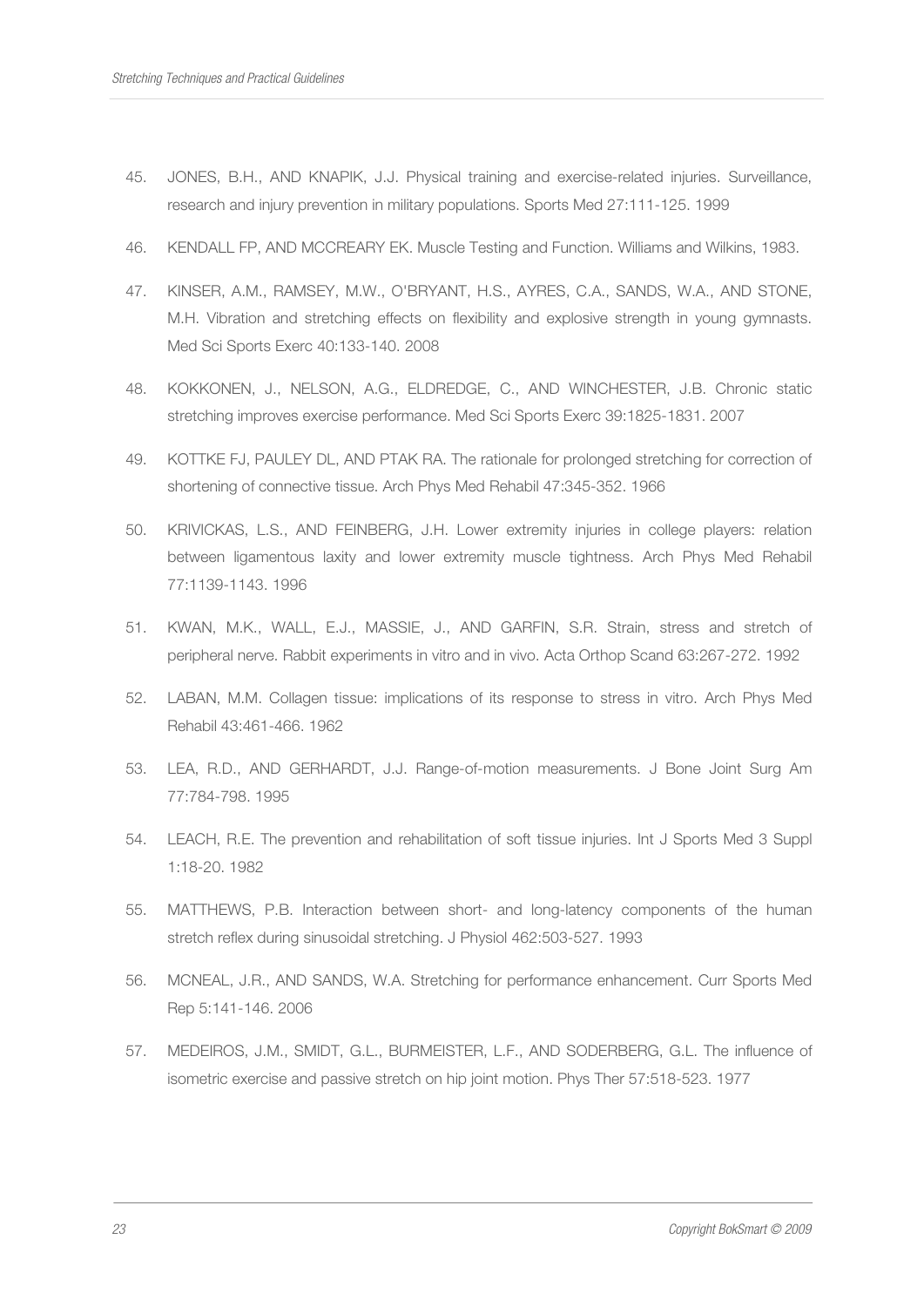- 58. MOORE MA, AND HUTTON ES. Electromyographic investigation of muscle stretching techniques. Med Sci Sports Exerc 12:322-329. 1980
- 59. NICHOLAS, J.A. Injuries to knee ligaments. Relationship to looseness and tightness in football players. JAMA 212:2236-2239. 1970
- 60. OGURA, Y., MIYAHARA, Y., NAITO, H., KATAMOTO, S., AND AOKI, J. Duration of static stretching influences muscle force production in hamstring muscles. J Strength Cond Res 21:788-792. 2007
- 61. OSTERNIG LR, ROBERTSON R, AND TROXEL RK. Muscle activation during proprioceptive neuromuscular facilitation (PNF) stretching techniques. Am J Phys Med 66:298-305. 1987
- 62. PETERSEN, J., AND HOLMICH, P. Evidence based prevention of hamstring injuries in sport. Br J Sports Med 39:319-323. 2005
- 63. POPE, R.P., HERBERT, R., AND KIRWAN, J.D. Effects of flexibility and stretching on injury risk in Army recruits. Australian Journal of Physiotherapy 44:165-172. 1998
- 64. POPE, R.P., HERBERT, R.D., KIRWAN, J.D., AND GRAHAM, B.J. A randomized trial of preexercise stretching for prevention of lower-limb injury. Medicine and Science in Sports and Exercise 32:271-277. 2000
- 65. QUARRIE, K.L., AND HOPKINS, W.G. Tackle Injuries in Professional Rugby Union. Am J Sports Med 2008
- 66. RUBINI, E.C., COSTA, A.L., AND GOMES, P.S. The effects of stretching on strength performance. Sports Med 37:213-224. 2007
- 67. SADY, S.P., WORTMAN, M., AND BLANKE, D. Flexibility training: ballistic, static or proprioceptive neuromuscular facilitation? Arch Phys Med Rehabil 63:261-263. 1982
- 68. SANDS, W.A., MCNEAL, J.R., STONE, M.H., RUSSELL, E.M., AND JEMNI, M. Flexibility enhancement with vibration: Acute and long-term. Med Sci Sports Exerc 38:720-725. 2006
- 69. SAPEGA A A, Q.T.C.M.R.A. Biophysical Factors in Range-of-Motion Exercise. Phys Sportsmedicine 9:57-65. 1981
- 70. SCHULTZ P. Flexibility: Day of the static stretch. Phys Sportsmedicine 7:109-117. 1979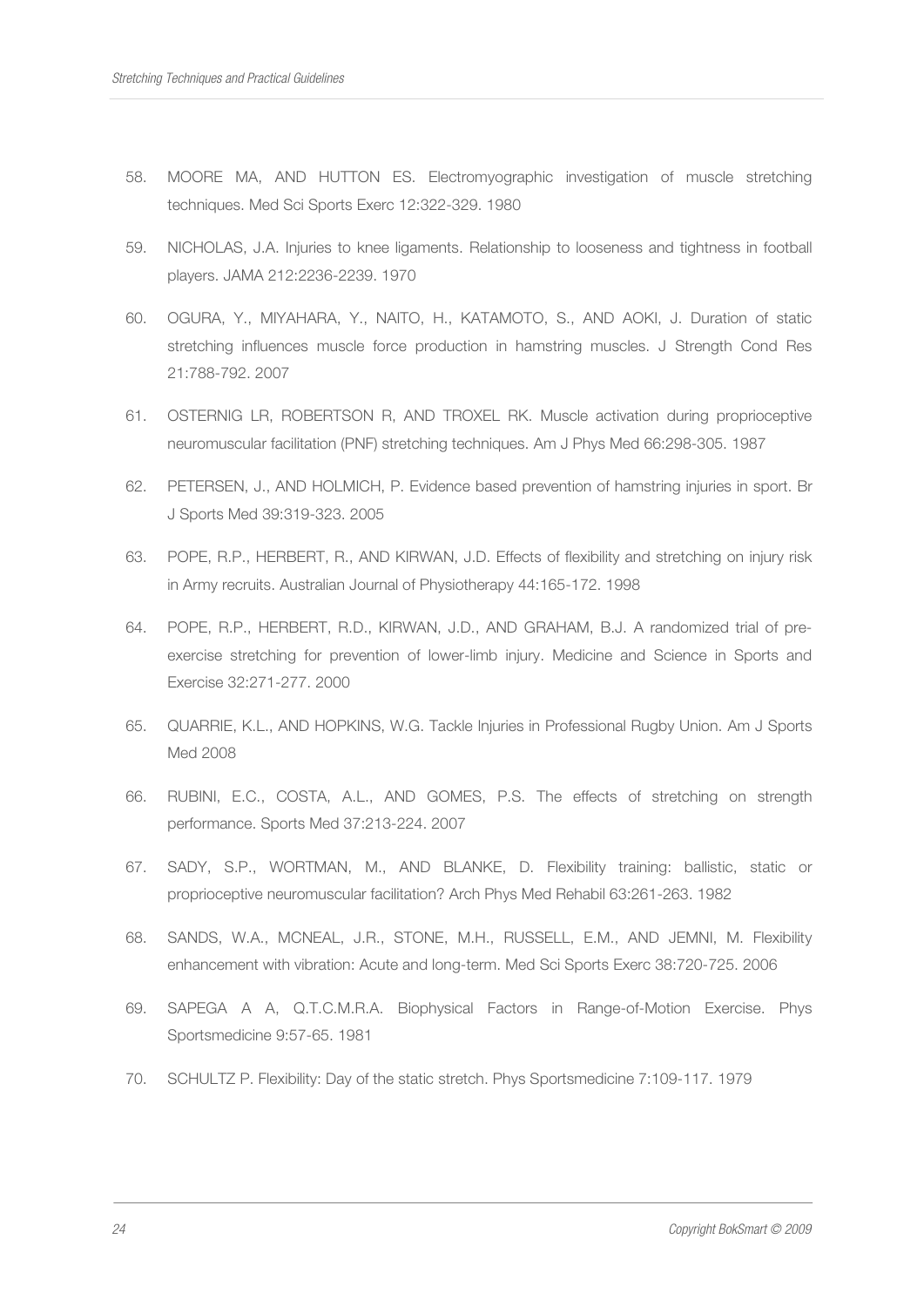- 71. SCHWELLNUS M P. Flexibility and Joint Range of Motion. In: Rehabilitation of Sports Injuries. Scientific basis. Frontera W R, editor. 1,eds. Oxford: Blackwell Science Ltd, 2003. pp. 232-257.
- 72. SHRIER, I. Stretching before exercise does not reduce the risk of local muscle injury: a critical review of the clinical and basic science literature. Clin J Sport Med 9:221-227. 1999
- 73. SHRIER, I. Stretching before exercise: an evidence based approach. Br J Sports Med 34:324- 325. 2000
- 74. SHRIER, I. Does stretching improve performance? A systematic and critical review of the literature. Clin J Sport Med 14:267-273. 2004
- 75. SHRIER, I. When and whom to stretch? Gauging the benefits and drawbacks for individual patients. Physician and Sportsmedicine 33:22-26. 2005
- 76. STARRING, D.T., GOSSMAN, M.R., NICHOLSON, G.G., JR., AND LEMONS, J. Comparison of cyclic and sustained passive stretching using a mechanical device to increase resting length of hamstring muscles. Phys Ther 68:314-320. 1988
- 77. STEPHENS, J., DAVIDSON, J., DEROSA, J., KRIZ, M., AND SALTZMAN, N. Lengthening the hamstring muscles without stretching using "awareness through movement". Phys Ther 86:1641-1650. 2006
- 78. TANIGAWA, M.C. Comparison of the hold-relax procedure and passive mobilization on increasing muscle length. Phys Ther 52:725-735. 1972
- 79. TAYLOR, D.C., DALTON, J.D., JR., SEABER, A.V., AND GARRETT, W.E., JR. Viscoelastic properties of muscle-tendon units. The biomechanical effects of stretching. Am J Sports Med 18:300-309. 1990
- 80. THACKER, S.B., GILCHRIST, J., STROUP, D.F., AND KIMSEY, C.D., JR. The impact of stretching on sports injury risk: a systematic review of the literature. Med Sci Sports Exerc 36:371-378. 2004
- 81. TOFT, E., ESPERSEN, G.T., KALUND, S., SINKJAER, T., AND HORNEMANN, B.C. Passive tension of the ankle before and after stretching. Am J Sports Med 17:489-494. 1989
- 82. TOPPENBURG R, AND BULLOCK M. The interrelation of spinal curves, pelvic tilt and muscle lengths in adolescent females. Aust J Physiother 36:105-109. 1990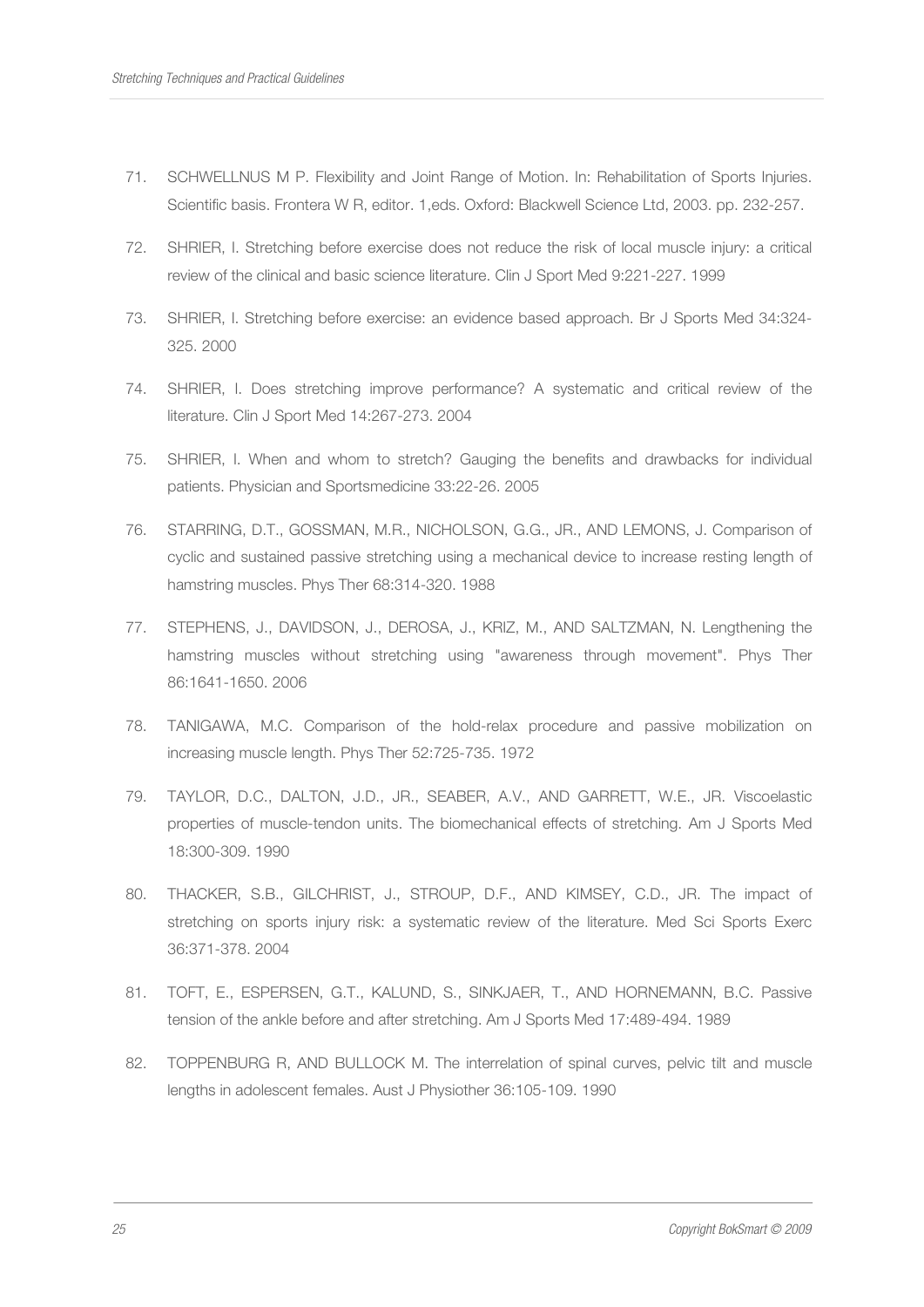- 83. VAN DEN, T.R. Will whole-body vibration training help increase the range of motion of the hamstrings? J Strength Cond Res 20:192-196. 2006
- 84. VAN MECHELEN, W., HLOBIL, H., KEMPER, H.C., VOORN, W.J., AND DE JONGH, H.R. Prevention of running injuries by warm-up, cool-down, and stretching exercises. Am J Sports Med 21:711-719. 1993
- 85. VERGEER, I., AND ROBERTS, J. Movement and stretching imagery during flexibility training. J Sports Sci 24:197-208. 2006
- 86. VETTER, R.E. Effects of six warm-up protocols on sprint and jump performance. J Strength Cond Res 21:819-823. 2007
- 87. VIALE, F., NANA-IBRAHIM, S., AND MARTIN, R.J. Effect of active recovery on acute strength deficits induced by passive stretching. J Strength Cond Res 21:1233-1237. 2007
- 88. VOSS, D.E. Proprioceptive neuromuscular facilitation. Am J Phys Med 46:838-899. 1967
- 89. VUJNOVICH, A.L., AND DAWSON, N.J. The effect of therapeutic muscle stretch on neural processing. J Orthop Sports Phys Ther 20:145-153. 1994
- 90. WALLIN, D., EKBLOM, B., GRAHN, R., AND NORDENBORG, T. Improvement of muscle flexibility. A comparison between two techniques. Am J Sports Med 13:263-268. 1985
- 91. WANG, S.S., WHITNEY, S.L., BURDETT, R.G., AND JANOSKY, J.E. Lower extremity muscular flexibility in long distance runners. J Orthop Sports Phys Ther 17:102-107. 1993
- 92. WARREN, C.G., LEHMANN JF, AND KOBLANSKI JN. Heat and stretch procedures: An evaluation using rat tail tendon. Arch Phys Med Rehabil 57:122-126. 1976
- 93. WELDON, S.M., AND HILL, R.H. The efficacy of stretching for prevention of exercise-related injury: a systematic review of the literature. Man Ther 8:141-150. 2003
- 94. WESSLING, K.C., DEVANE, D.A., AND HYLTON, C.R. Effects of static stretch versus static stretch and ultrasound combined on triceps surae muscle extensibility in healthy women. Phys Ther 67:674-679. 1987
- 95. WIKTORSSON-MOLLER, M., OBERG, B., EKSTRAND, J., AND GILLQUIST, J. Effects of warming up, massage, and stretching on range of motion and muscle strength in the lower extremity. Am J Sports Med 11:249-252. 1983